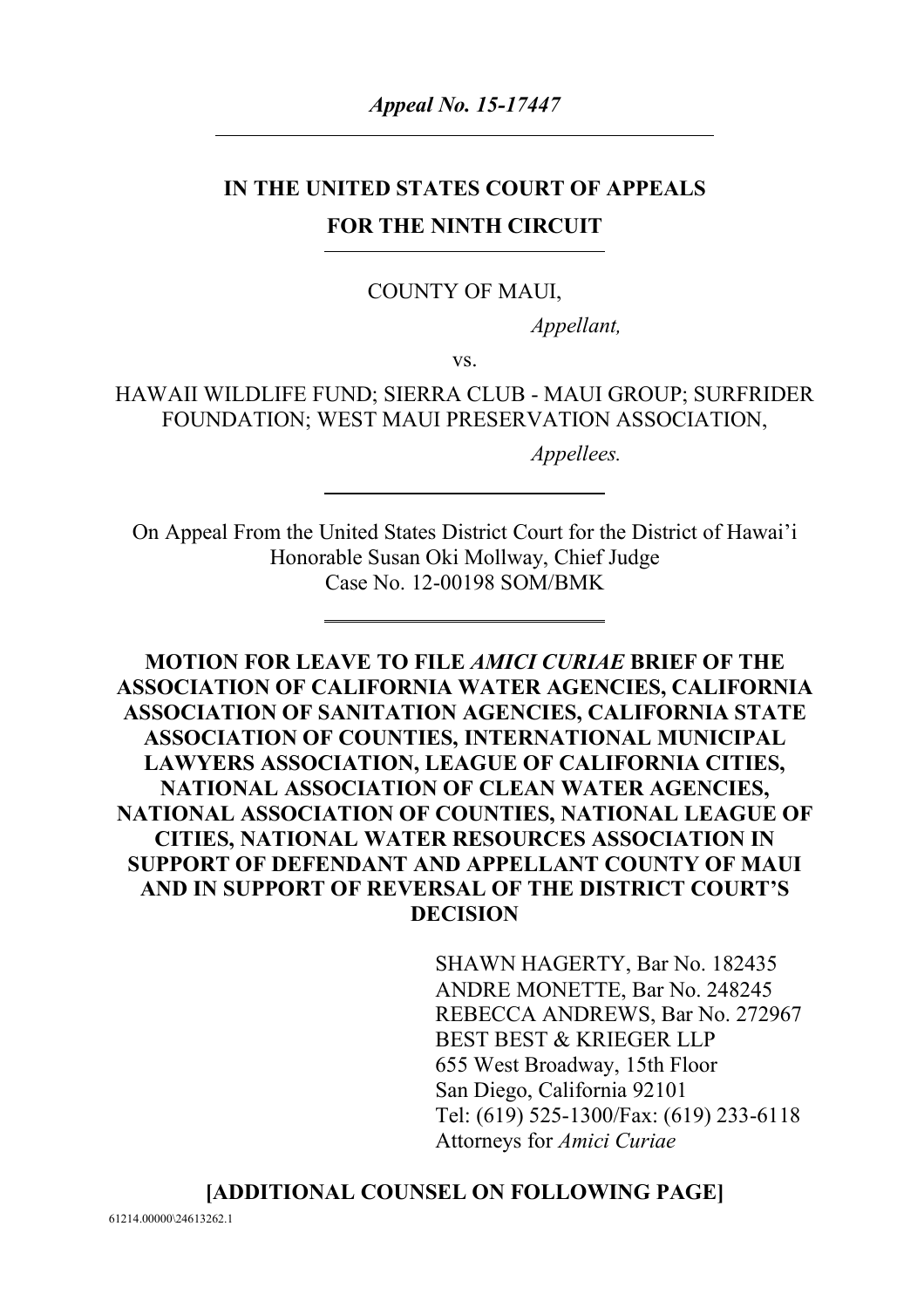RODERICK E. WALSTON, Bar No. 32675 Best Best & Krieger LLP 2001 N. Main Street, Suite 390 Walnut Creek, CA 94596 Telephone: (925) 977-3300 Facsimile: (925) 977-1870 Attorneys for *Amici Curiae*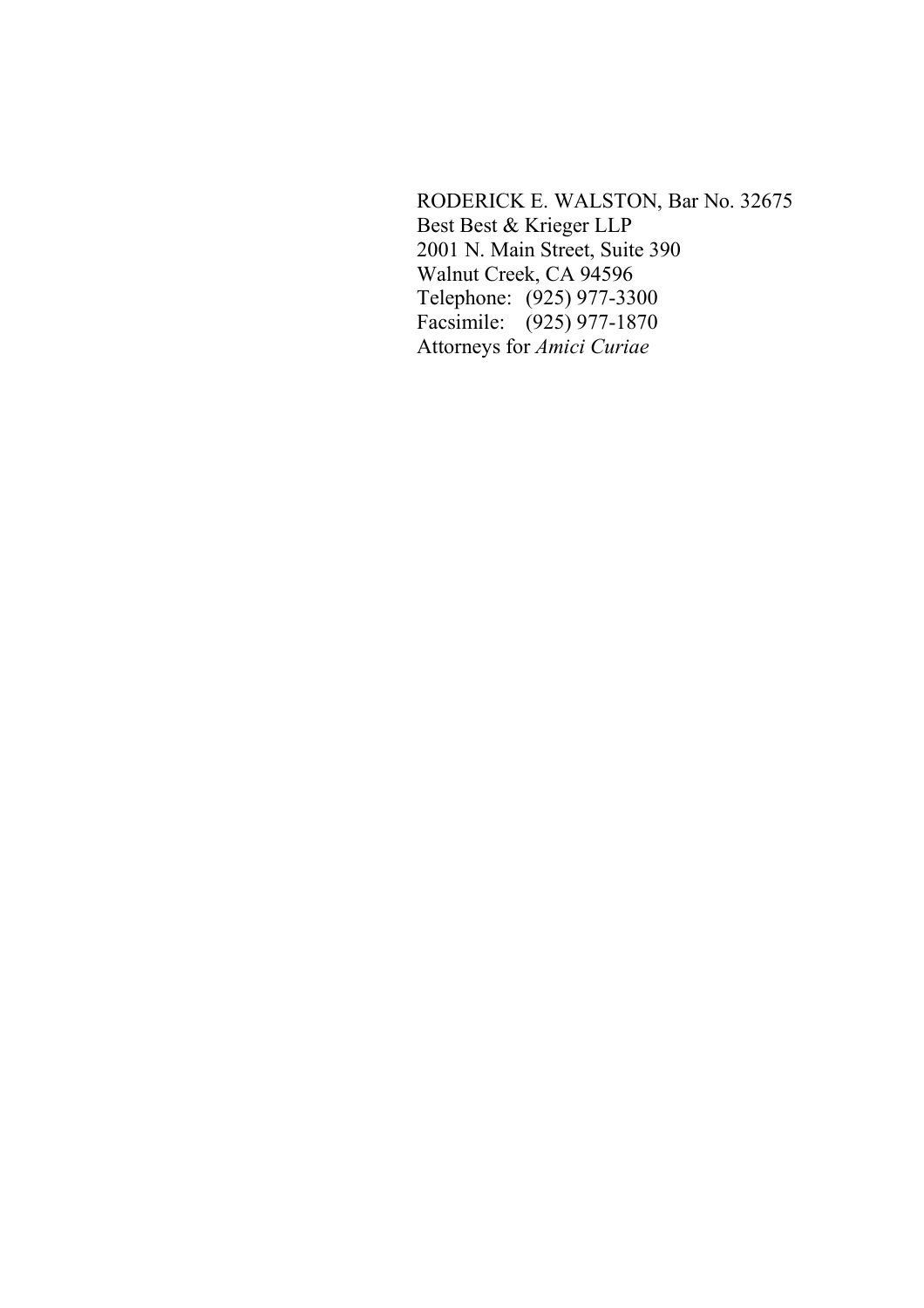# **TABLE OF CONTENTS**

|     |                                                                                                                                                                                                                                          |    | STATEMENT OF COMPLIANCE WITH RULE 29(C)(5)1                                                                          |  |  |
|-----|------------------------------------------------------------------------------------------------------------------------------------------------------------------------------------------------------------------------------------------|----|----------------------------------------------------------------------------------------------------------------------|--|--|
|     |                                                                                                                                                                                                                                          |    |                                                                                                                      |  |  |
|     |                                                                                                                                                                                                                                          |    |                                                                                                                      |  |  |
|     |                                                                                                                                                                                                                                          |    |                                                                                                                      |  |  |
| I.  | THE DISTRICT COURT'S DECISION HAS NO BASIS IN THE<br>TEXT OF THE CLEAN WATER ACT, ITS LEGISLATIVE<br>HISTORY, REGULATIONS OR CONTROLLING CASE LAW 4                                                                                      |    |                                                                                                                      |  |  |
|     | A.                                                                                                                                                                                                                                       |    | The District Court's Analysis Ignores the Point Source                                                               |  |  |
|     | <b>B</b> .                                                                                                                                                                                                                               |    | The Conduit Theory Confuses Point Source Analysis with the<br>Significant Nexus Test and Waters of the United States |  |  |
|     | $\mathcal{C}$ .                                                                                                                                                                                                                          |    | The Groundwater at Issue is Neither a Water of the United                                                            |  |  |
| II. | EXPANDING THE NPDES PROGRAM TO THE MIGRATION<br>OF POLLUTANTS THROUGH GROUNDWATER REWRITES<br>THE EXISTING REGULATORY SCHEME, RESULTS IN AN<br><b>INFEASIBLE PROGRAM AND UNDERMINES INNOVATIVE</b><br>APPROACHES TO WATER MANAGEMENT  15 |    |                                                                                                                      |  |  |
|     | A.                                                                                                                                                                                                                                       |    | Expansion of the Act Overburdens Existing Groundwater                                                                |  |  |
|     |                                                                                                                                                                                                                                          | 1. | The District Court's Decision Interferes with Existing                                                               |  |  |
|     |                                                                                                                                                                                                                                          | 2. | The District Court's Decision Interferes with State Law<br>and State Authority Over Water Resources  17              |  |  |
|     | <b>B.</b>                                                                                                                                                                                                                                |    | Implementation of the NPDES Program in the Groundwater                                                               |  |  |
|     |                                                                                                                                                                                                                                          | 1. | Diffuse Points of Discharge are Difficult or Impossible                                                              |  |  |
|     |                                                                                                                                                                                                                                          |    |                                                                                                                      |  |  |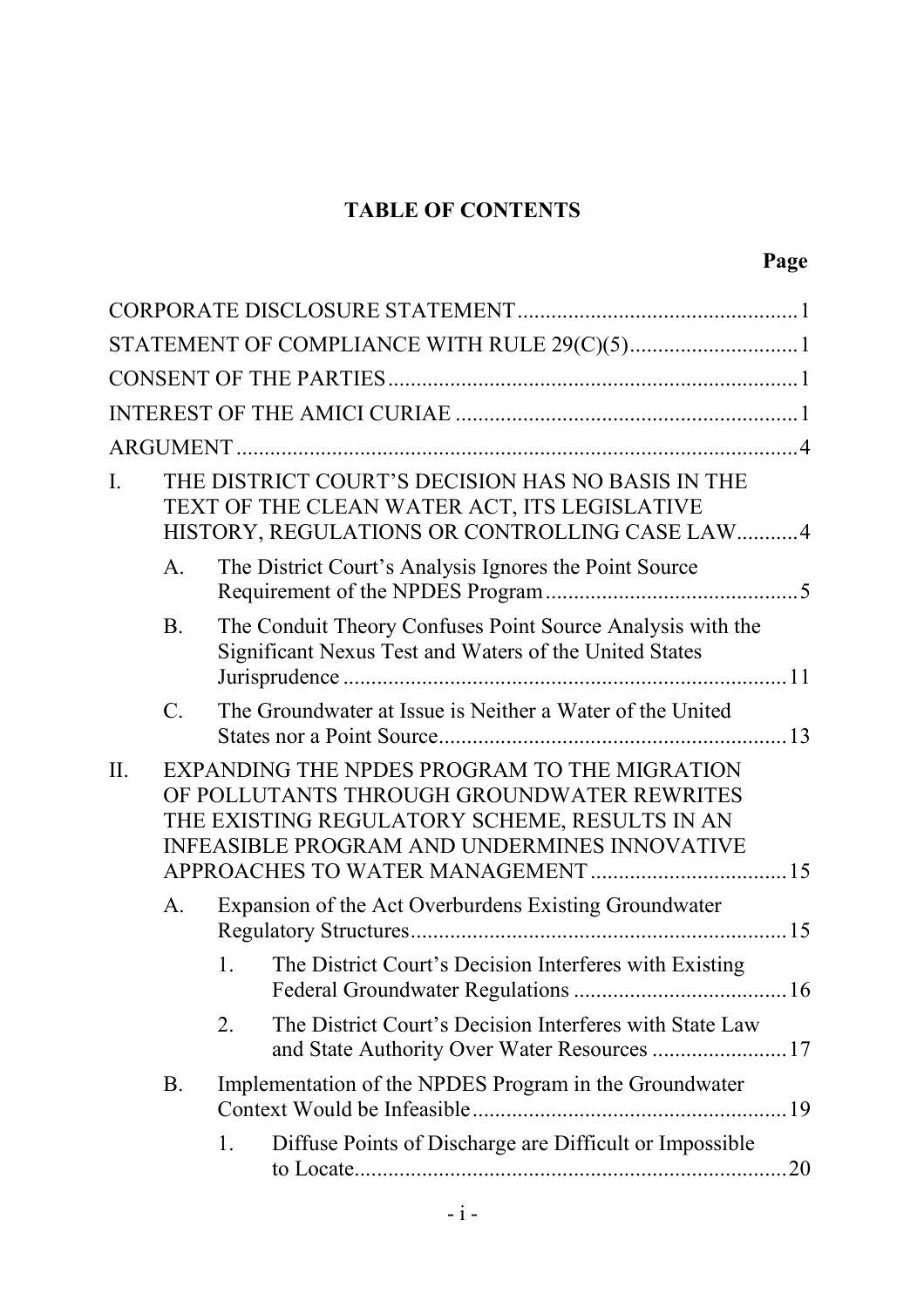# **TABLE OF CONTENTS (continued)**

|                 | 2.            | Physical Differences between Surface and<br>Groundwater Make Permit Requirements Impossible to                            |     |
|-----------------|---------------|---------------------------------------------------------------------------------------------------------------------------|-----|
| $\mathcal{C}$ . |               | The District Court's Decision Improperly Exposes Amici's<br>Members to Liability for Lawful Operations Critical to Public | .24 |
|                 |               |                                                                                                                           |     |
|                 | 1.            |                                                                                                                           | .24 |
|                 | 2.            |                                                                                                                           |     |
|                 | 3.            |                                                                                                                           |     |
|                 | 4.            | Low Impact Development and Green Infrastructure27                                                                         |     |
|                 | 5.            | Regulatory Enforcement and Third Party Lawsuits 28                                                                        |     |
| CO)             | <b>LUSION</b> |                                                                                                                           | 29  |
|                 |               |                                                                                                                           |     |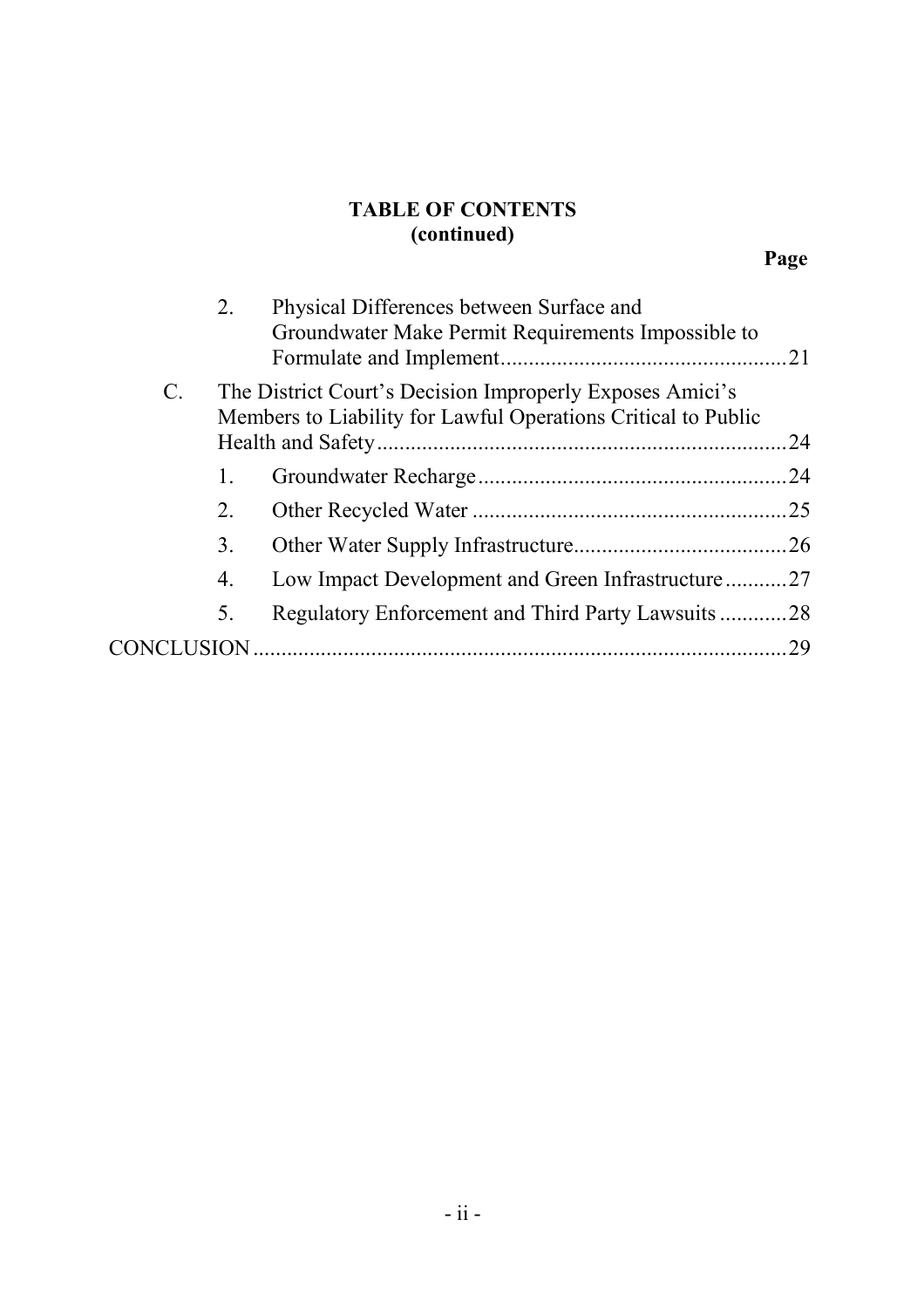# **TABLE OF AUTHORITIES**

| Cases                                                                                                  |
|--------------------------------------------------------------------------------------------------------|
| Ariz. State Bd. for Charter Schools v. U.S. Dep't of Educ.                                             |
| California Oregon Power Co. v. Beaver Portland Cement Co.                                              |
| California v. United States                                                                            |
| Caminetti v. United States (1917)                                                                      |
| Coldani v. Hamm                                                                                        |
| Ecological Rights Found. v. Pac. Gas & Elec. Co.                                                       |
| Exxon Corp. v. Train                                                                                   |
| Great Basin Mine Watch v. Hankins                                                                      |
| <b>Greater Yellowstone Coalition v. Lewis</b>                                                          |
| Hawai'i Wildlife Fund v. County of Maui                                                                |
| Hawai'i Wildlife Fund v. County of Maui<br>No. 12-00198, 2015 U.S. Dist. LEXIS 82395 (D. Haw. June 25, |
| Headwaters, Inc. v. Talent Irrigation Dist.                                                            |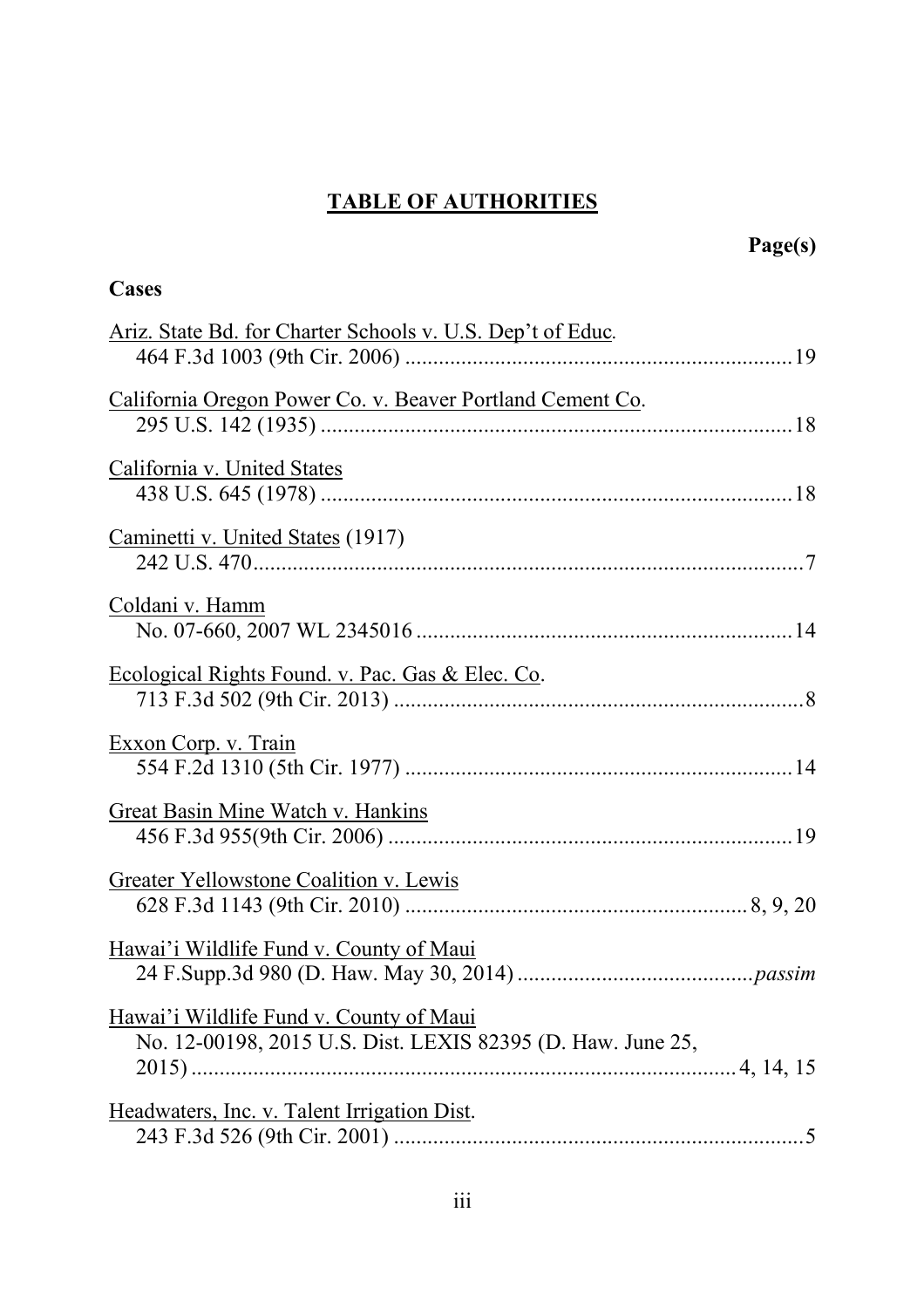| Idaho Rural Council v. Bosma                                                 |  |
|------------------------------------------------------------------------------|--|
| Kasten v. Saint-Gobain Performance Plastics Corp.                            |  |
| Lingle v. Chevron U.S.A.                                                     |  |
| N. Cal. River Watch v. City of Healdsburg                                    |  |
| Or. Natural Desert Ass'n v. U.S. Forest Svc.                                 |  |
| <u>Oregon Natural Desert Ass'n v. Dombeck</u>                                |  |
| Oregon Natural Resources Council v. U.S. Forest Service                      |  |
| Pac. Coast Fedn. of Fishermen's Ass'ns v. Glaser                             |  |
| <b>Rapanos v. United States</b>                                              |  |
| Rapanos v. United States                                                     |  |
| Rice v. Harken Exploration Co.                                               |  |
| S. Fla. Water Mgmt. Dist. v. Miccosukee Tribe of Indians                     |  |
| Sierra Club v. Abston Constr. Co.                                            |  |
| Solid Waste Agency of N. Cook Cnty v. U.S. Army Corps of<br><b>Engineers</b> |  |
|                                                                              |  |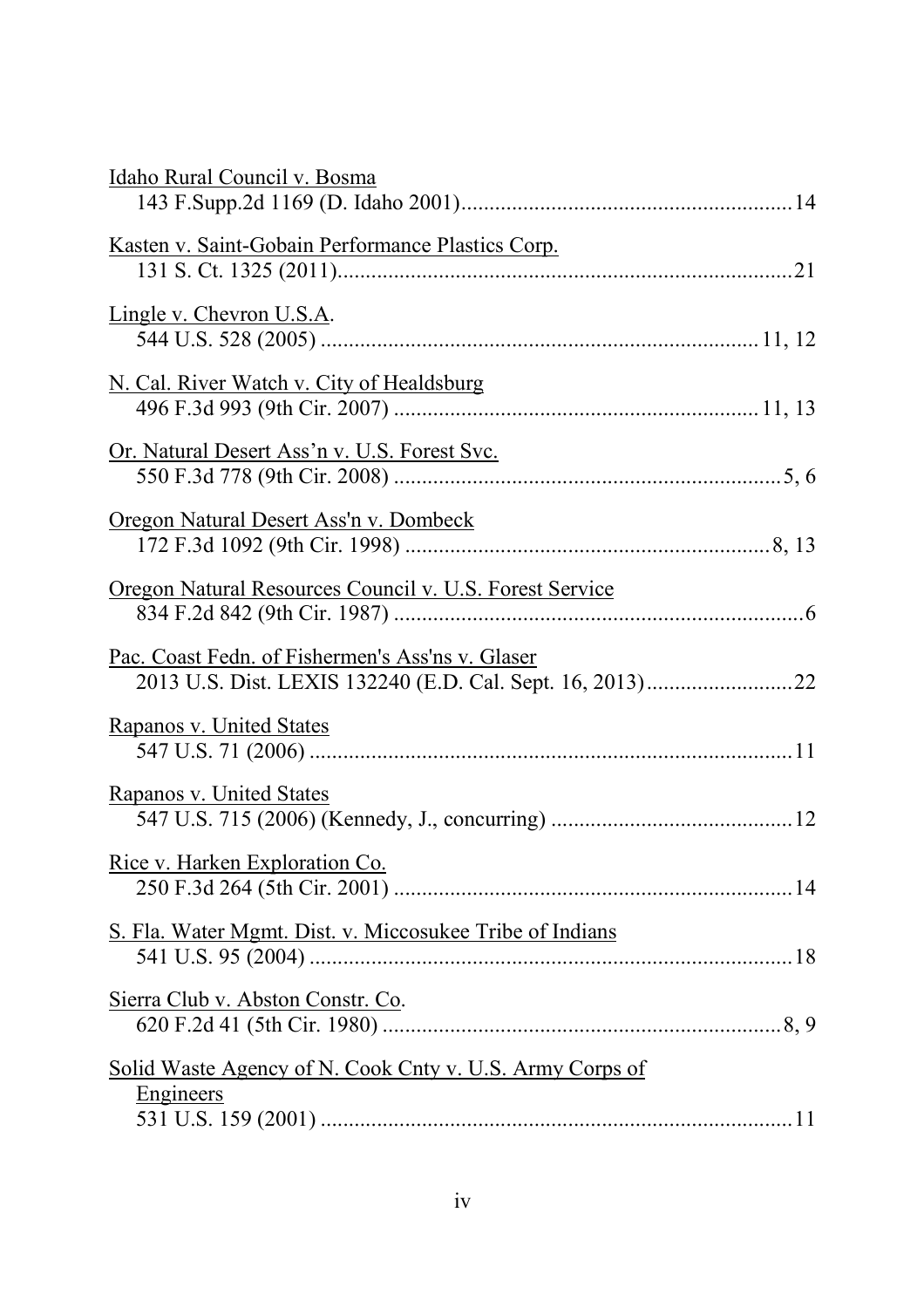| The Daniel Ball,                                                                 |
|----------------------------------------------------------------------------------|
| Trustees for Alaska v. EPA                                                       |
| <u>Umatilla Waterquality Protective Ass'n v. Smith Frozen Foods, Inc.</u> 13, 14 |
| <u>United States v. Appalachian Elec. Power Co.</u>                              |
| United States v. Earth Sciences, Inc.                                            |
| United States v. Plaza Health Lab.                                               |
| Vill. Of Oconomowoc Lake v. Dayton Hudson Corp.                                  |
| Virginia v. Browner                                                              |
| W.R. Grace & Co. v. United States EPA                                            |
| Wash. Wilderness Coal. v. Hecla Min. Co.                                         |
| Williams Pipe Line Co. v. Bayer Corp.                                            |
| <b>Federal Statutes</b>                                                          |
|                                                                                  |
|                                                                                  |
|                                                                                  |
|                                                                                  |
|                                                                                  |
|                                                                                  |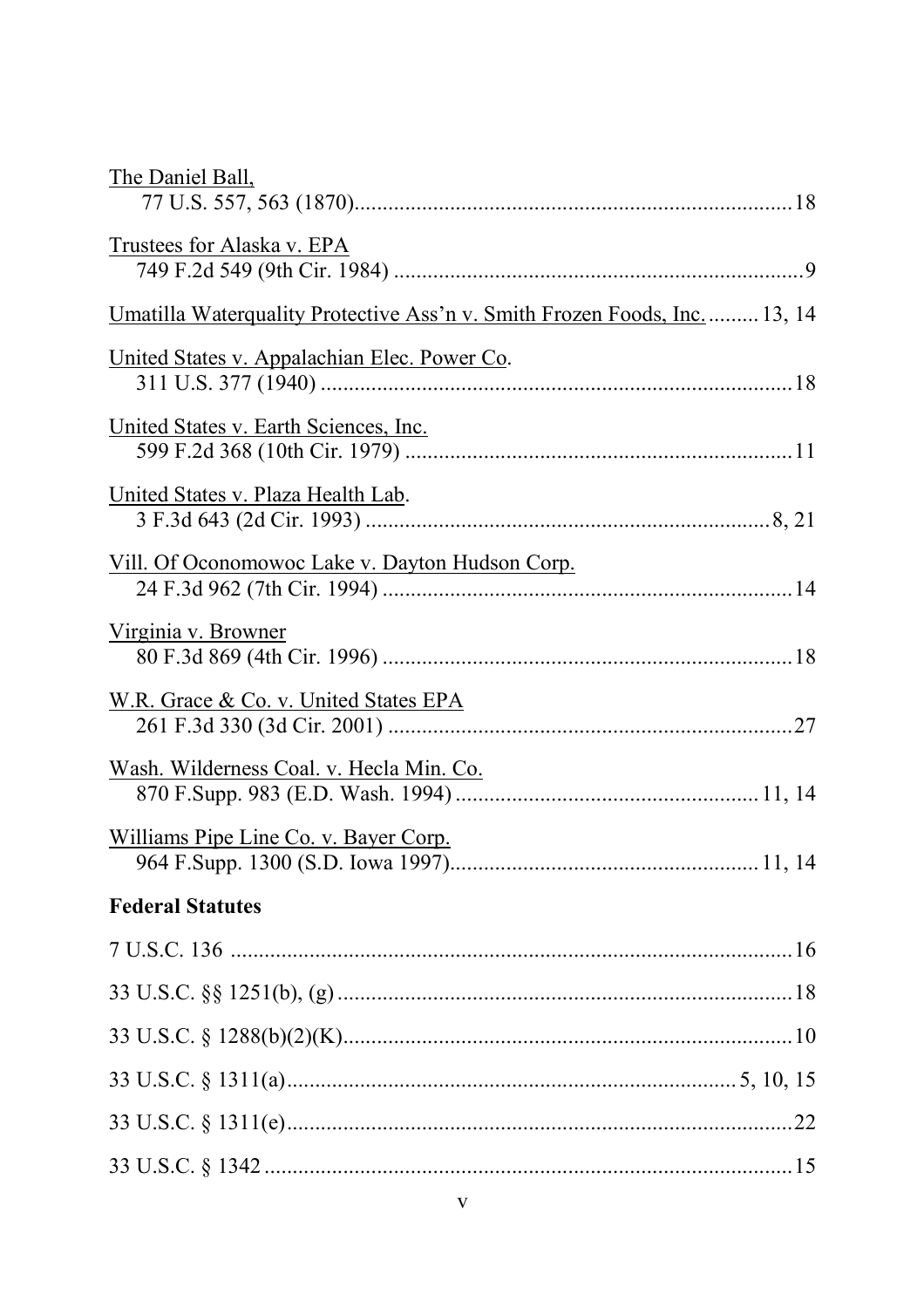| <b>State Statutes</b>      |  |
|----------------------------|--|
|                            |  |
|                            |  |
|                            |  |
| <b>Federal Regulations</b> |  |
|                            |  |
|                            |  |
|                            |  |
|                            |  |
|                            |  |
|                            |  |
|                            |  |
|                            |  |
|                            |  |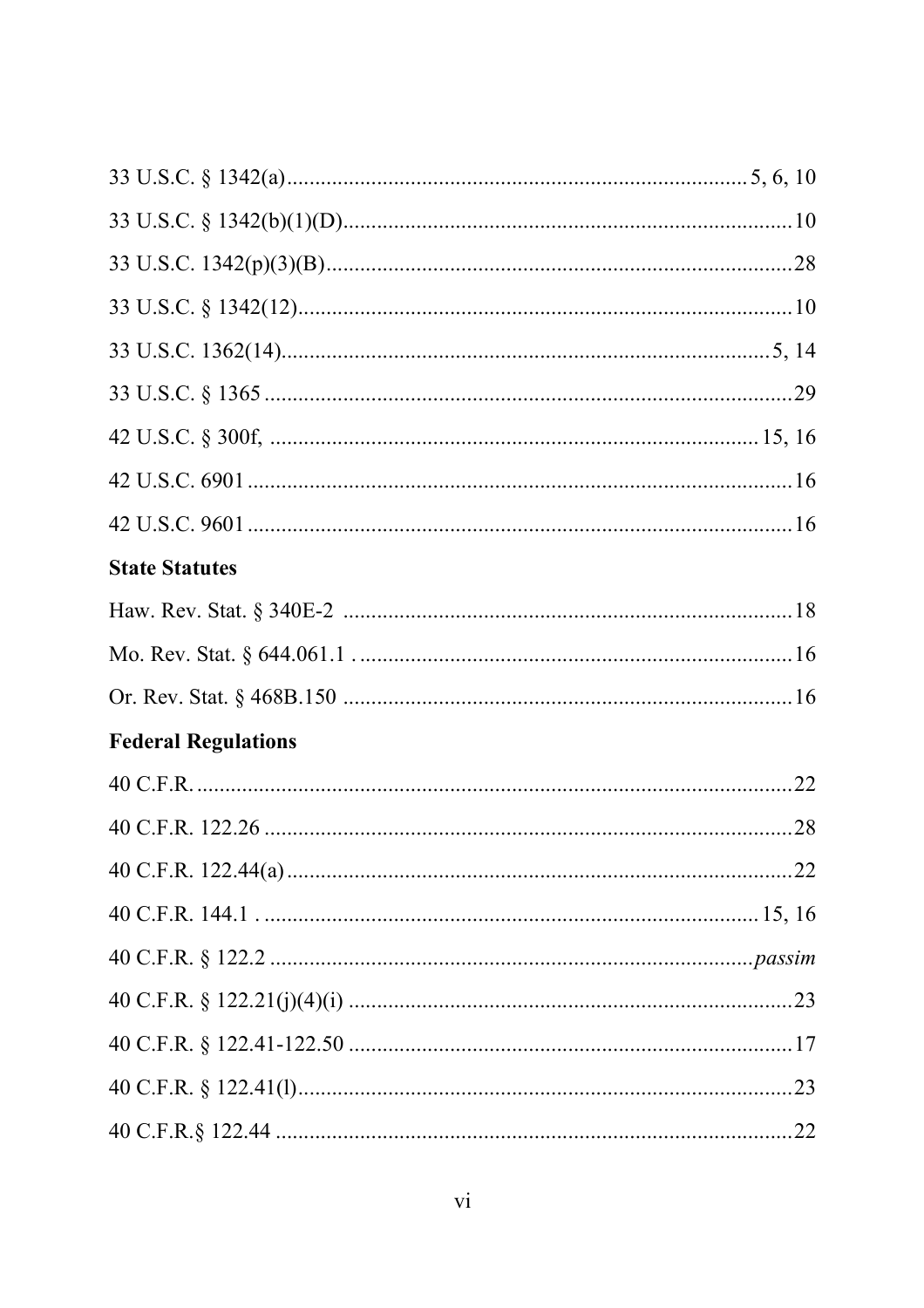| <b>Federal Registers</b>   |  |
|----------------------------|--|
|                            |  |
| <b>Legislative History</b> |  |
|                            |  |
|                            |  |
|                            |  |
|                            |  |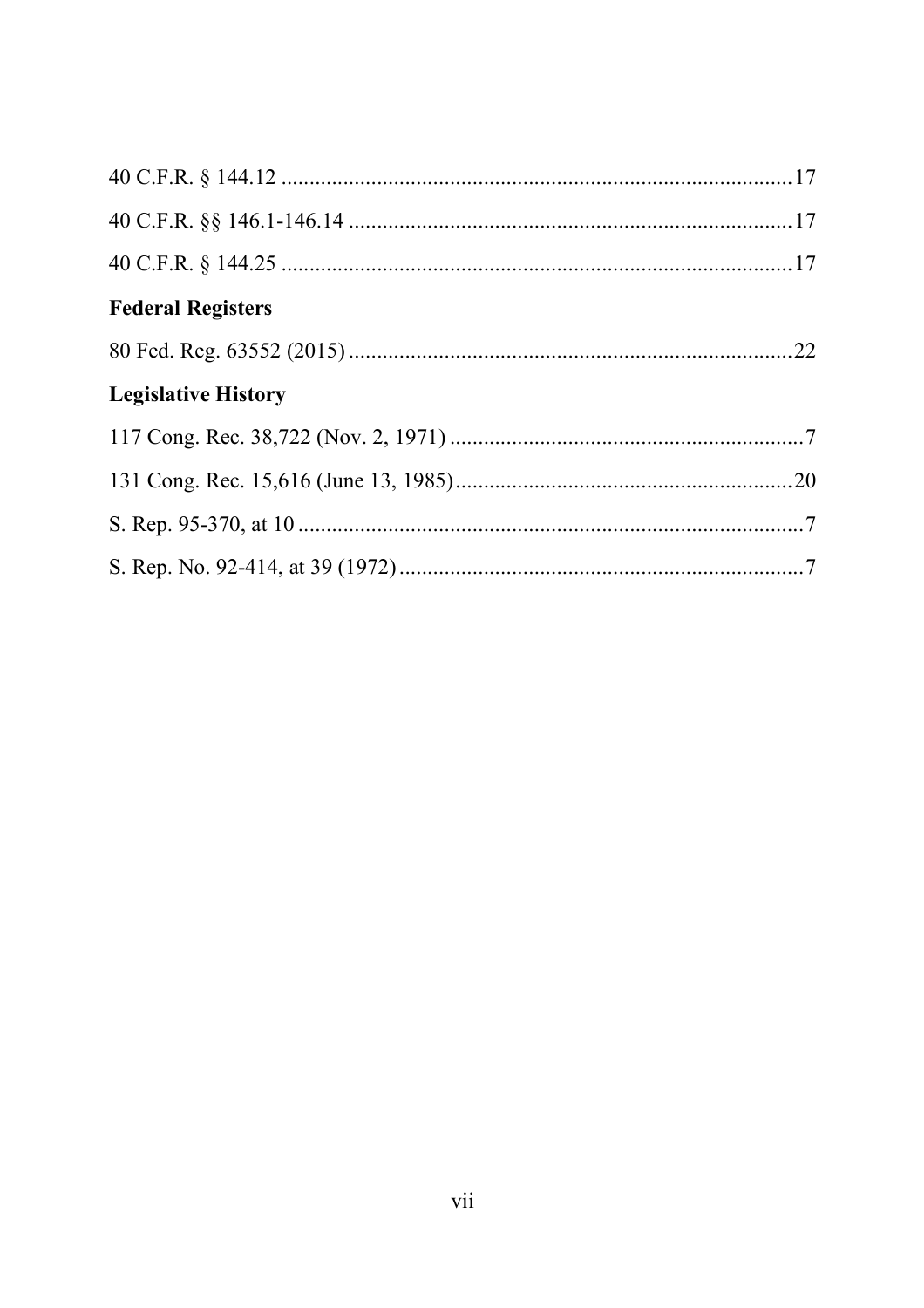#### **CORPORATE DISCLOSURE STATEMENT**

*Amici* represent that no parent corporation(s) or publicly held corporation(s) own 10% or more of the stock in any *amici*.

#### **STATEMENT OF COMPLIANCE WITH RULE 29(c)(5)**

No party's counsel authored the proposed *amici* brief in whole or in part. No party or party's counsel contributed money intended to fund preparing or submitting the proposed brief. No person, other than *amici curiae*, its members, or its counsel, contributed money that was intended to fund preparing or submitting the proposed brief.

#### **CONSENT OF THE PARTIES**

Defendant and appellant, County of Maui, has consented to the filing of the proposed *amici* brief. Counsel for Plaintiffs Earthjustice Legal Defense Fund, has not granted consent to the filing of the proposed brief.

#### **INTEREST OF THE** *AMICI CURIAE*

The Association of California Water Agencies ("ACWA") is the largest coalition of public water agencies in the nation, representing 440 public water agencies, which provide water supplies for urban and agricultural use.

 $61214.00000\backslash24613262.1$  1 The California Association of Sanitation Agencies ("CASA") is a nonprofit mutual benefit corporation comprised of more than 100 local public agencies, including cities, sanitation districts, sanitary districts, community services districts, sewer districts, county water districts, California water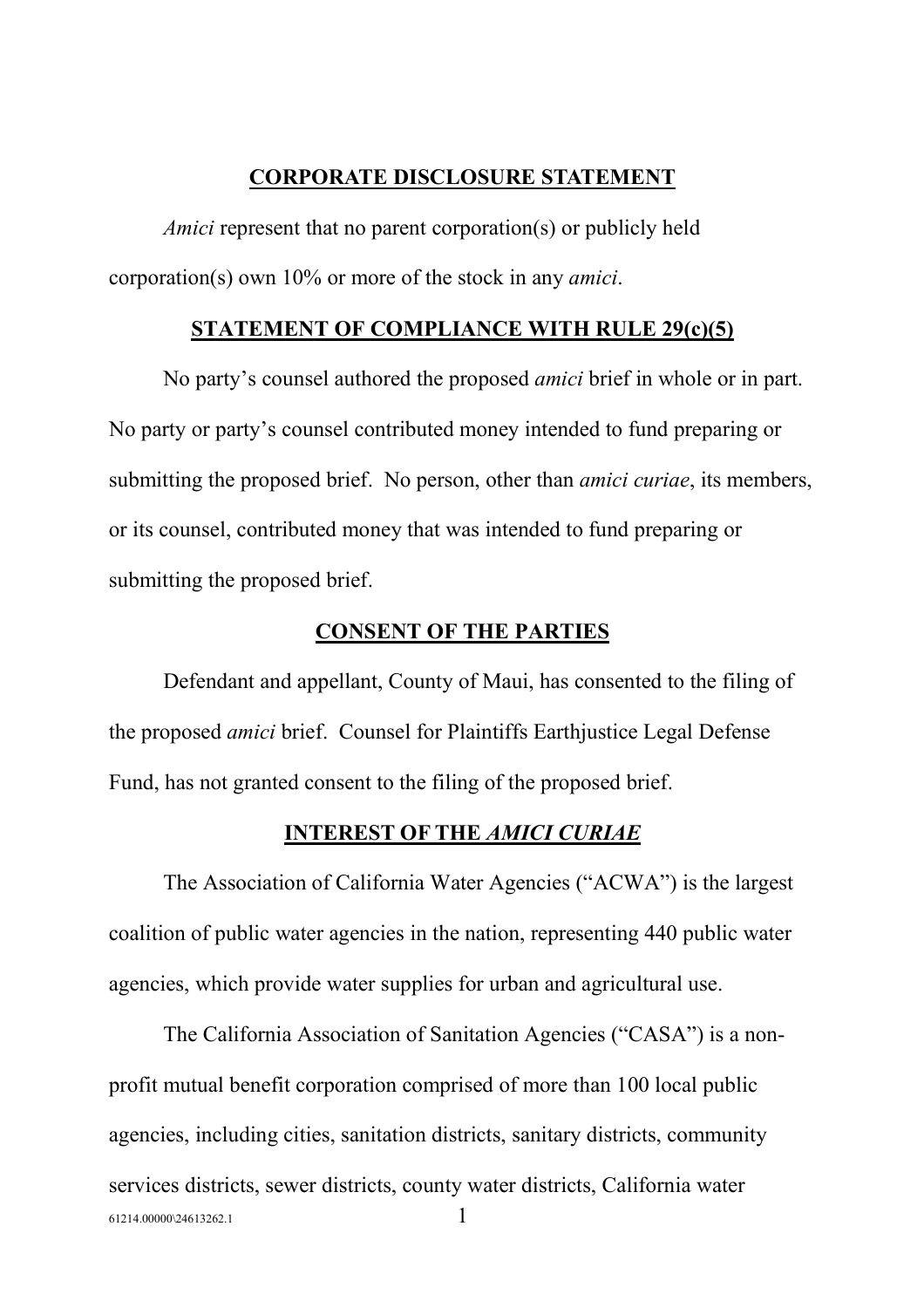districts, and municipal utility districts. CASA's member agencies provide wastewater collection, treatment, water recycling, renewable energy and biosolids management services to millions of California residents, businesses, industries, and institutions.

The California State Association of Counties ("CSAC") is a non-profit corporation whose membership consists of the 58 California counties. CSAC's Litigation Overview Committee monitors litigation of concern to counties statewide and has determined that this case is a matter affecting all counties.

The International Municipal Lawyers Association ("IMLA") is a nonprofit, nonpartisan professional organization comprised of local government entities, including cities, counties, and subdivisions thereof, as represented by their chief legal officers, state leagues, and individual attorneys. Established in 1935 and consisting of more than 2,500 members, IMLA is the oldest and largest association of attorneys representing United States municipalities, counties, and special districts.

The League of California Cities ("League") is an association of 474 California cities dedicated to protecting and restoring local control to provide for the public health, safety, and welfare of their residents, and to enhance the quality of life for all Californians. The League's Legal Advocacy Committee has identified this case as having statewide or national significance.

2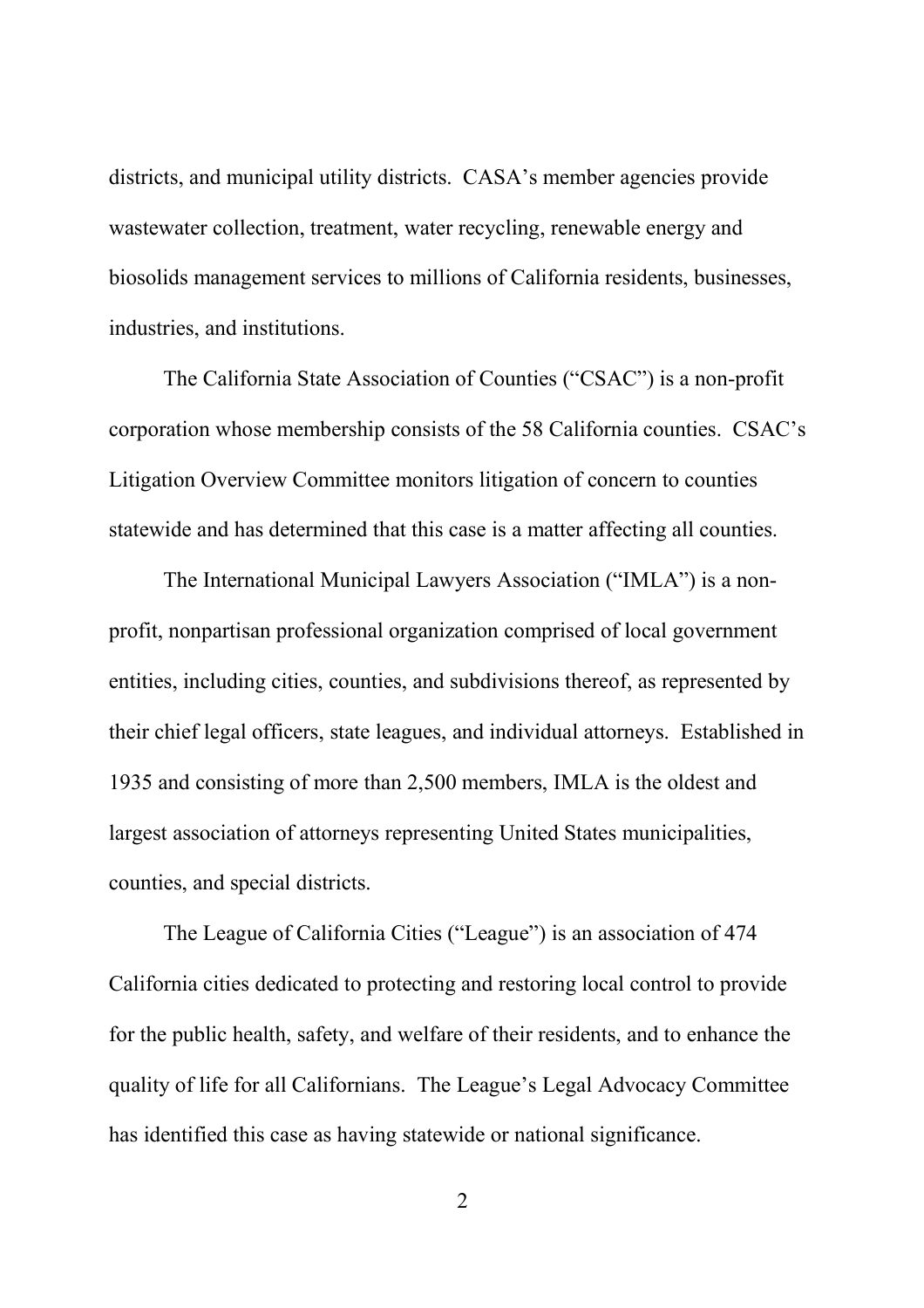The National Association of Clean Water Agencies ("NACWA") is a non-profit trade association representing the interests of publicly owned wastewater and stormwater utilities across the United States. NACWA's members include nearly 300 municipal clean water agencies that own, operate, and manage publicly owned treatment works, wastewater sewer systems, stormwater sewer systems, water reclamation districts, and all aspects of wastewater collection, treatment, and discharge.

The National Association of Counties ("NACo") is the only national association that represents county governments in the United States. NACo's members provide water, wastewater and flood control services to residents of the nation's 3,069 counties.

The National League of Cities ("NLC") is the country's largest and oldest organization serving municipal governments and represents more than 19,000 United States cities and towns. Many of NLC's members provide water and wastewater services.

The National Water Resources Association ("NWRA") is a non-profit, voluntary organization of state water associations, whose members include cities, towns, water conservation and conservancy districts, irrigation and reservoir companies, ditch companies, farmers, ranchers, and others with an interest in water issues in the western states.

3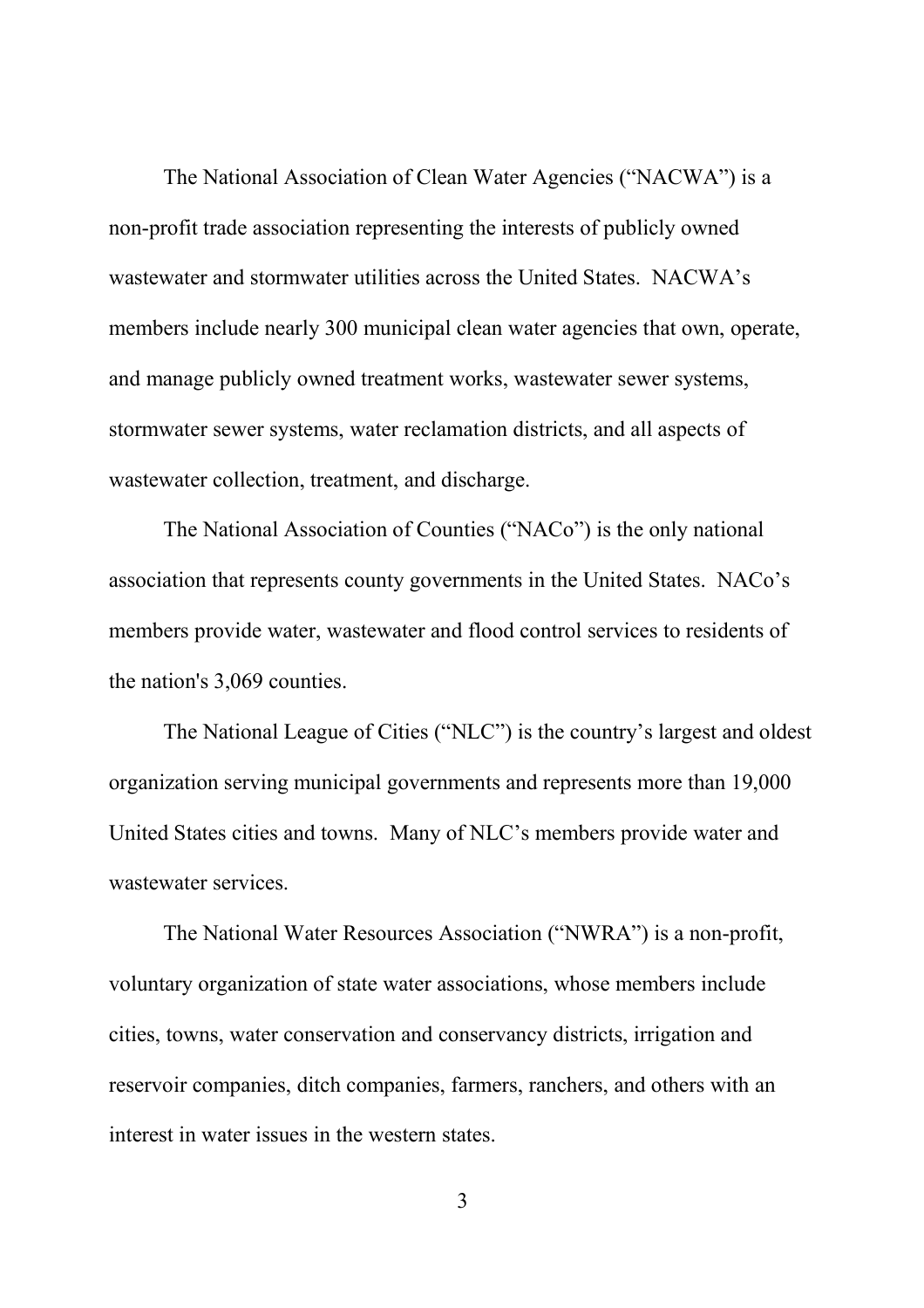*Amici*'s members are responsible for important water supply, water conservation, water treatment and stormwater management services that all discharge to groundwater in some way. The issues presented in this case will define the circumstances under which a Clean Water Act National Pollutant Discharge Elimination System ("NPDES") permit is required for the continued operation and innovative development of *amici*'s members' services to its public constituents.

#### **ARGUMENT**

### **I. THE DISTRICT COURT'S DECISION HAS NO BASIS IN THE TEXT OF THE CLEAN WATER ACT, ITS LEGISLATIVE HISTORY, REGULATIONS OR CONTROLLING CASE LAW**

The district court issued a series of summary judgment rulings that collectively apply the Clean Water Act's NPDES permit program to the migration of pollutants from four underground injection control wells at the Lahaina Waste Reclamation Facility through groundwater to the Pacific Ocean.<sup>1</sup> The district court reached this conclusion by applying a novel "conduit" theory that requires an NPDES permit whenever pollutants leave an original point

<sup>1</sup> Relevant here are the first two decisions, where the district court determined that discharges from well numbers 3 and 4 require an NPDES permit, Hawai'i Wildlife Fund v. County of Maui, 24 F.Supp.3d 980 (D. Haw. May 30, 2014) ("Maui I"); and relied on the same reasoning to require an NPDES permit for discharges from well numbers 1 and 2, Hawai'i Wildlife Fund v. County of Maui, No. 12-00198, 2015 U.S. Dist. LEXIS 82395 \*18 (D. Haw. June 25, 2015) ("Maui II")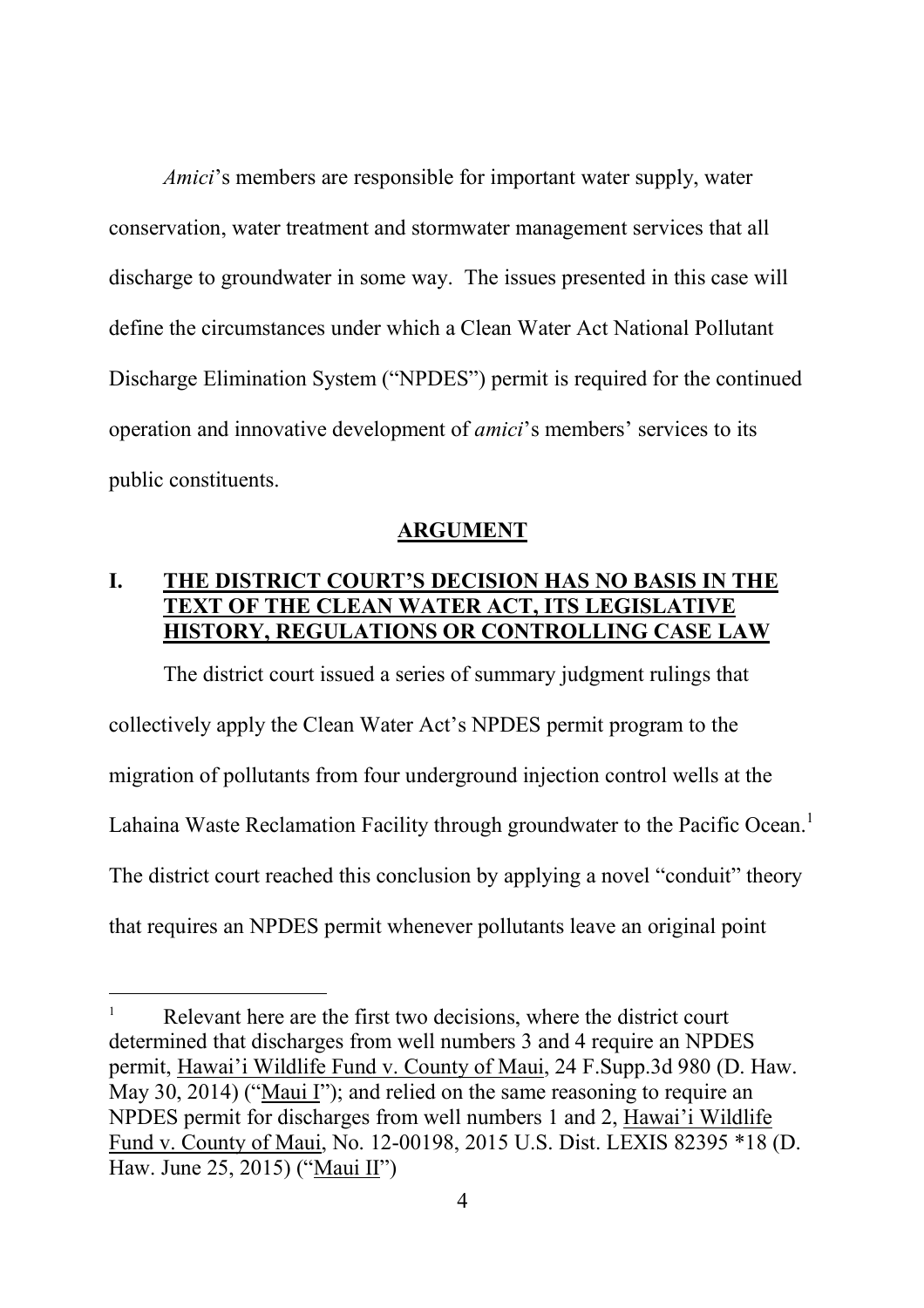source and ultimately reach navigable waters "regardless of *how* they get there . . . ." Maui I, 24 F.Supp.3d at 1000 (emphasis in original). *How* pollutants get to navigable waters, however, is the threshold trigger for the NPDES program. Or. Natural Desert Ass'n v. U.S. Forest Svc., 550 F.3d 778, 780 (9th Cir. 2008).

Despite acknowledging the lack of controlling appellate or statutory authority to support its approach, the district court disregarded the NPDES program's threshold "point source" requirement and erroneously imposed liability based on the migration of pollutants through a diffuse, non-point source. If upheld by this Court, the decision will effectively rewrite the NPDES program by eliminating the distinction between point source discharges, which require an NPDES permit, and non-point source discharges, which do not require an NPDES permit.

### **A. The District Court's Analysis Ignores the Point Source Requirement of the NPDES Program**

The NPDES program is triggered by the "discharge of a pollutant" or "pollutants," which the Clean Water Act defines jointly as "any addition of any pollutant to navigable waters from any point source . . . ." See 33 U.S.C. §§ 1311(a), 1342(a); 1362(12); 40 C.F.R. § 122.2; see also Headwaters, Inc. v. Talent Irrigation Dist., 243 F.3d 526, 532 (9th Cir. 2001). A "point source" is "any discernible, confined, and discrete conveyance," which may include a discernible, confined and discrete "conduit[.]" 33 U.S.C. § 1362(14); 40 C.F.R.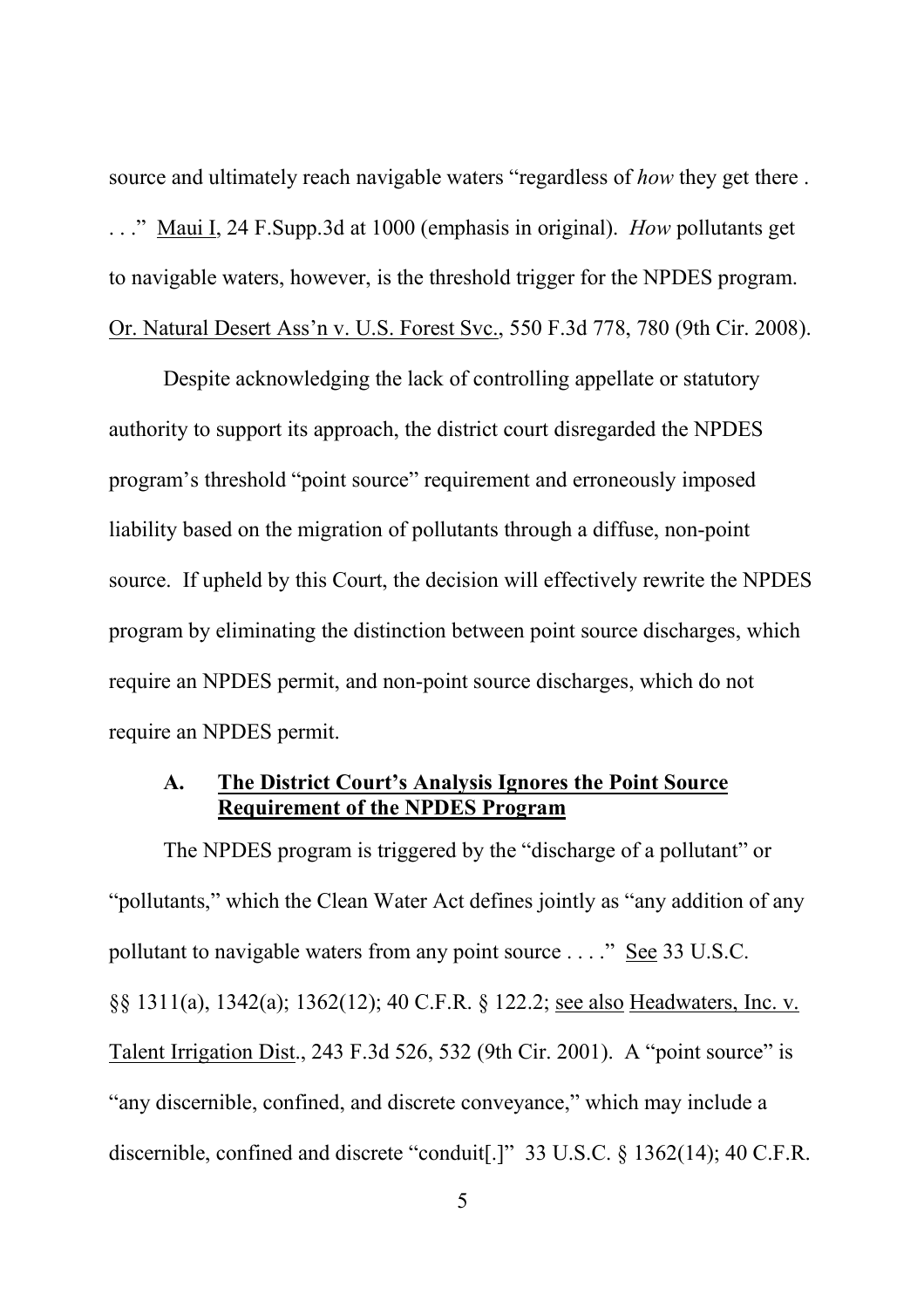§ 122.2. The district court's holding, however, is based on the erroneous theory that for the NPDES program to apply, a point source need not actually deposit the pollutant into the navigable water, because a "conduit" "need not also be 'confined and discrete.'" Maui I, 24 F.Supp.3d at 999.<sup>2</sup>

By definition, the NPDES program only applies to additions of pollutants to navigable waters from point sources, not to additions from non-point sources. When pollutants are added to navigable waters from a non-point source, states regulate the addition. 33 U.S.C. § 1342(a); Oregon Natural Resources Council v. U.S. Forest Service, 834 F.2d 842, 849 (9th Cir. 1987) ("Nonpoint sources, because of their very nature, are not regulated under the NPDES. Instead, Congress addressed non-point sources of pollution in a separate portion of the Act which encourages states to develop areawide waste treatment management plans."). This disparate treatment of discharges from point sources and nonpoint sources is "an organizational paradigm of the Act." Or. Natural Desert Ass'n, 550 F.3d at 780. Thus, contrary to the district court's analysis, "how" pollutants "get" to navigable water is the threshold question to consider when assessing whether the NPDES program applies.

Congress considered the "vexing nonpoint source problem[]" when it

<sup>2</sup> In its liability determination, the district court disregarded the requirement that a "point source" be "confined and discrete" to conclude that "not … all conduits must be 'confined and discrete conveyances.'" Maui I, 24 F.Supp.3d at 999.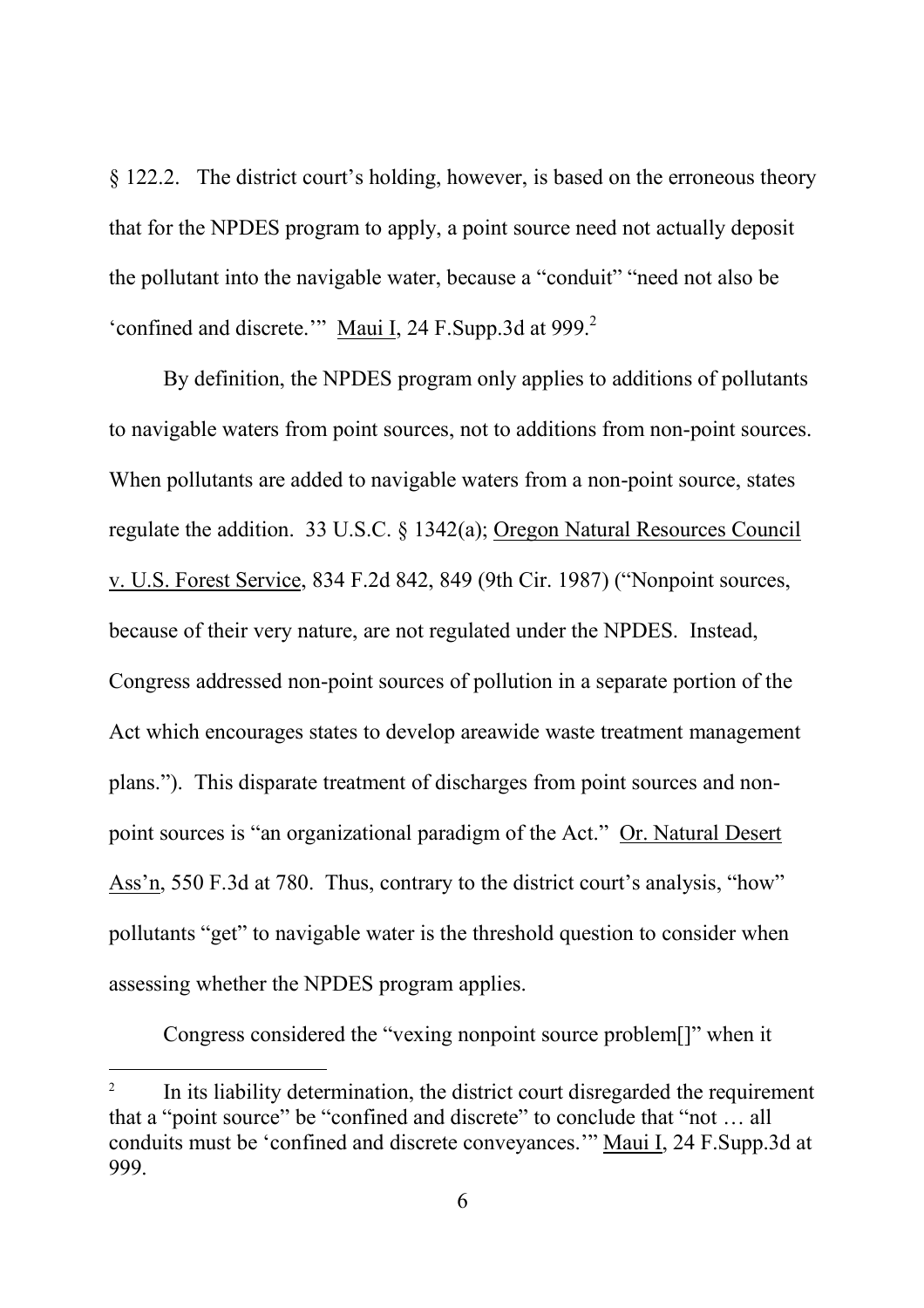amended the Clean Water Act in 1972 and decided not to apply the NPDES program to non-point sources. S. Rep. 95-370, at  $10<sup>3</sup>$  In its considerations, Congress recognized that many non-point sources of pollution are "beyond present technology of control," and those that are controllable are generally regulated by states through their land use controls. Id. at 9; S. Rep. No. 92-414, at 39 (1972); *see also* 117 Cong. Rec. 38,722, 38,825 (Nov. 2, 1971) (statement of Sen. Muskie) (explaining that "[t]here is no effective way as yet, other than land use control, by which you can intercept [non-point] runoff and control it in the way that you do a point source"). In the face of these concerns, Congress also recognized that "it is both necessary and appropriate to make a distinction as to the kinds of activities that are to be regulated by the Federal Government and the kinds of activities which are to be subject to some measure of local control." S. Rep. 95-370 at 10. Congress' "clear and precise" distinction between point sources, which are subject to the NPDES program, and non-point sources, which are subject to other regulatory programs, was intentional.

This Court, as well as other courts, have honored Congress' clear intent, and repeatedly recognize that the NPDES program and other Clean Water Act

<sup>&</sup>lt;sup>3</sup> *Amici* believe the statutory text is unambiguous, however, to the extent there is any ambiguity, the legislative history illustrates that Congress made a precise distinction between point and non-point sources. See Caminetti v. United States (1917) 242 U.S. 470, 490 (referring to legislative intent is appropriate to resolve ambiguity).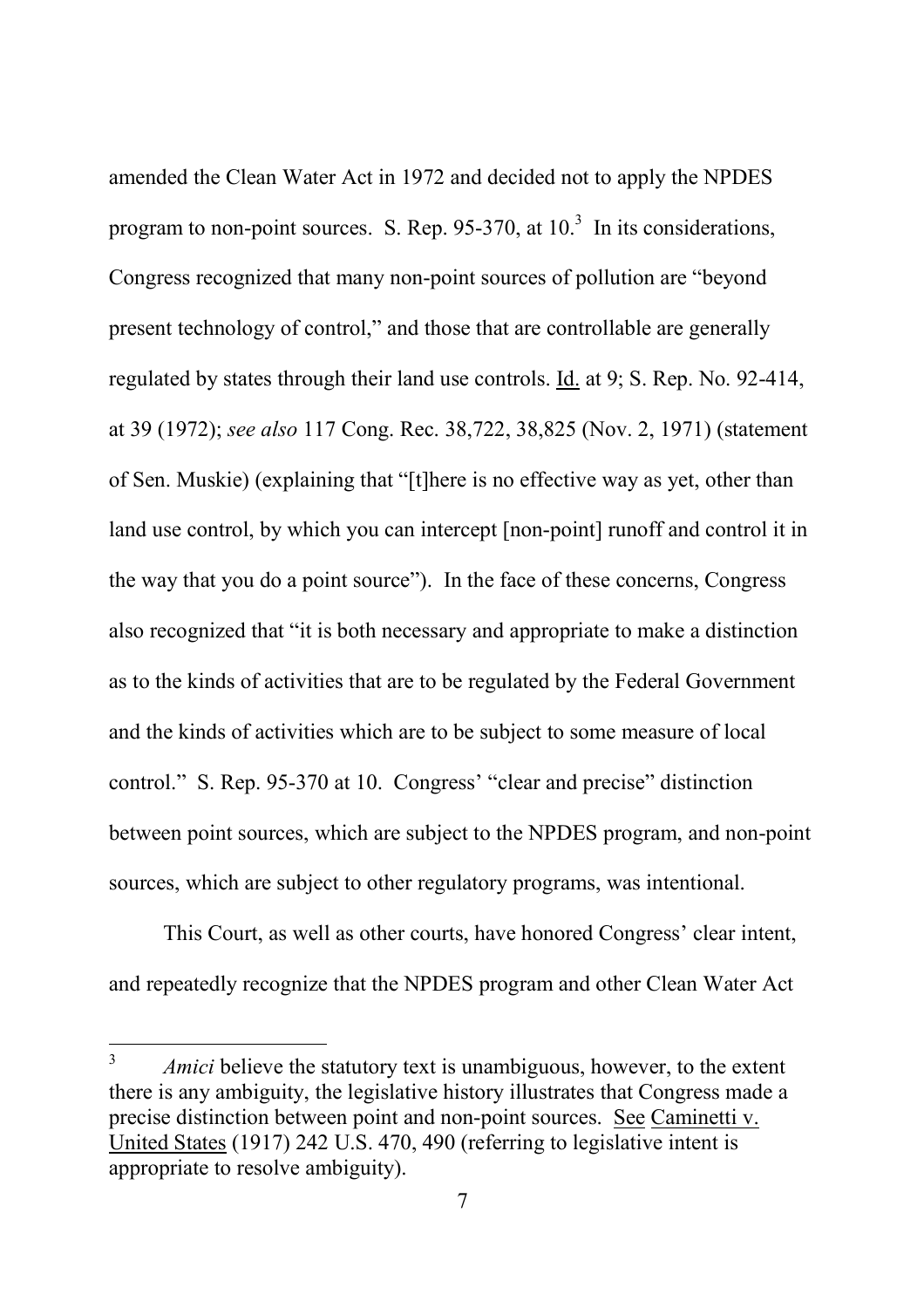requirements apply only to the addition of pollutants to navigable waters from point sources, not from non-point sources. See Ecological Rights Found. v. Pac. Gas & Elec. Co., 713 F.3d 502, 505 (9th Cir. 2013); Greater Yellowstone Coalition v. Lewis, 628 F.3d 1143, 1153 (9th Cir. 2010); United States v. Plaza Health Lab., 3 F.3d 643, 646 (2d Cir. 1993); Sierra Club v. Abston Constr. Co., 620 F.2d 41, 45 (5th Cir. 1980).

In Greater Yellowstone Coalition, for example, this Court determined that a discharge to surface water from a pit through the ground did not require a Section 401 certification, because "[t]he  $\&$  401 certification requirement applies only to discharges from point sources." Greater Yellowstone Coalition, 628 F.3d at 1153.<sup>4</sup> The ground is not a "point source" because water traveling through the ground to a surface water is "not collected or channeled" even though the discharge may have originated from a point source. Ibid.<sup>5</sup>

Consistent with the Ninth Circuit's recognition that the NPDES program

<sup>&</sup>lt;sup>4</sup> Mining pits have been found to be point sources in certain circumstances; however, when water travels through the ground and into surface water, the ultimate discharge from the ground to surface water does not qualify as a point source discharge. Greater Yellowstone Coalition, 628 F.3d at 1153; see also Abston Constr. Co., 620 F.2d at 45 (water discharging from the top of a pit dug by miners into a creek constitutes a point source discharge).

<sup>5</sup> Similarly, discharges of pollutants to surface water from utility poles, animals, and humans are non-point sources. Ecological Rights Found. v. Pac. Gas & Elec. Co., 713 F.3d 502, 505 (9th Cir. 2013) (utility poles); Oregon Natural Desert Ass'n v. Dombeck, 172 F.3d 1092, 1097-1099 (9th Cir. 1998) (cows); United States v. Plaza Health Lab., 3 F.3d 643, 646 (2d Cir. 1993) (humans).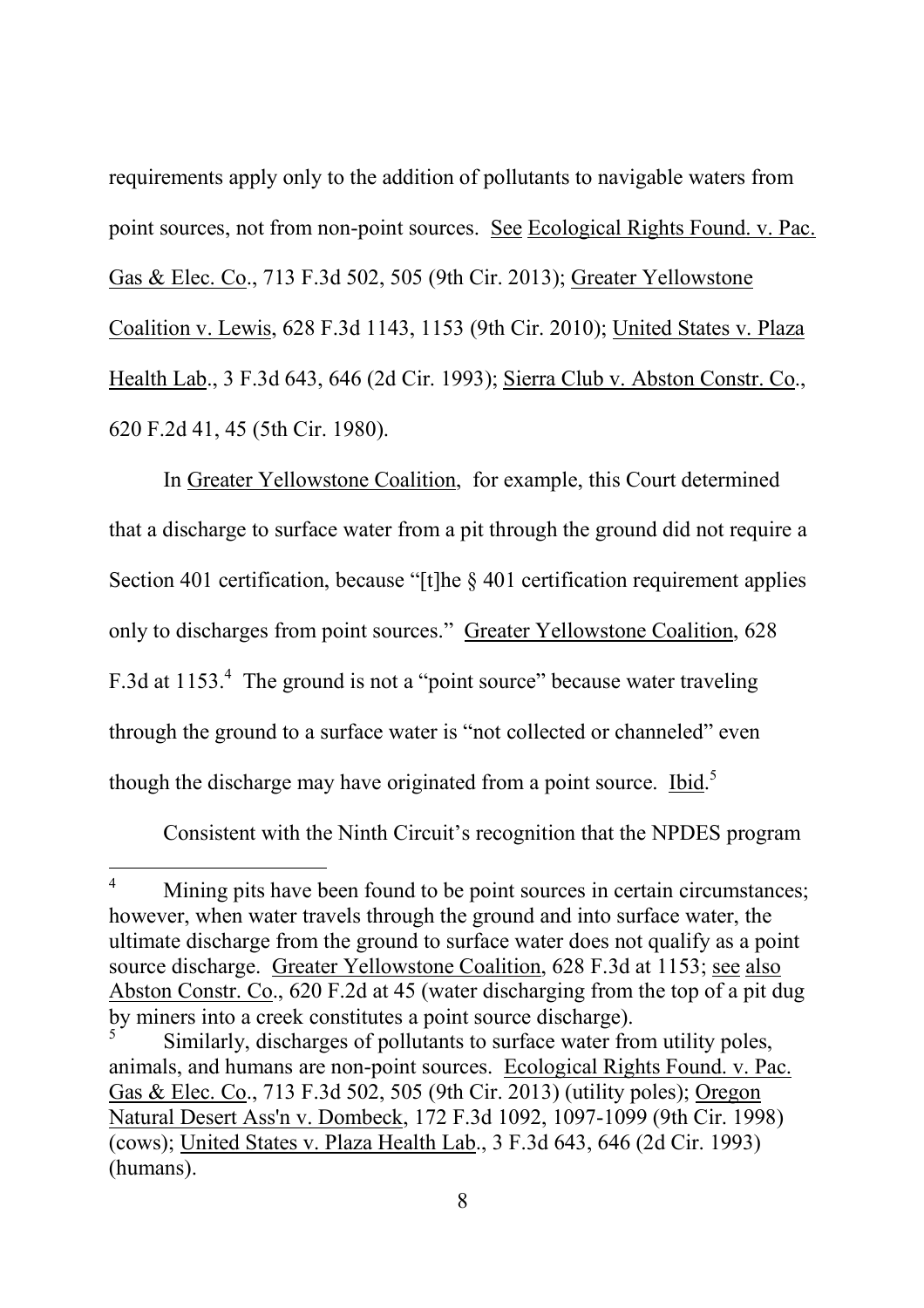applies only to discharges from point sources to navigable waters, the Fifth Circuit also rejected the argument that liability arises under the Clean Water Act whenever pollutants enter a waterway "regardless of how the pollutant found its way from that original source to the waterway." Abston Constr., 620 F.2d at 44. In rejecting this argument, the Fifth Circuit correctly recognized that "[t]he focus of this Act is on the 'discernible, confined and discrete' conveyance of the pollutant[.]" Ibid. Absent a "discharge[] from [a] 'discernible, confined, and discrete conveyance(s)'  $\ldots$  into a navigable body of water[,]" there is no liability under the Clean Water Act's NPDES program. Id. at 45.

Using a novel theory it refers to as the "conduit theory," the district court ignored the NPDES program's point source requirement and determined instead that liability is triggered when pollutants reach navigable water, "regardless of *how* they get there." Maui I, 24 F.Supp.3d at 1000. However, *how* pollutants enter navigable waters is the threshold question for the NPDES program. See Trustees for Alaska v. EPA, 749 F.2d 549, 558 (9th Cir. 1984); Abston Constr. Co., 620 F.2d at 44; Greater Yellowstone Coalition, 628 F.3d at 1153.

Although the district court assumed that the County's injection wells are point sources, Maui I, 24 F. Supp. 3d at 989,<sup>6</sup> and recognized that the wells do

<sup>6</sup> Several provisions in the Clean Water Act raise questions about whether wells are covered by the NPDES program. Sections 208 and 304 of the Clean Water Act treat disposal of pollutants in wells and subsurface excavations as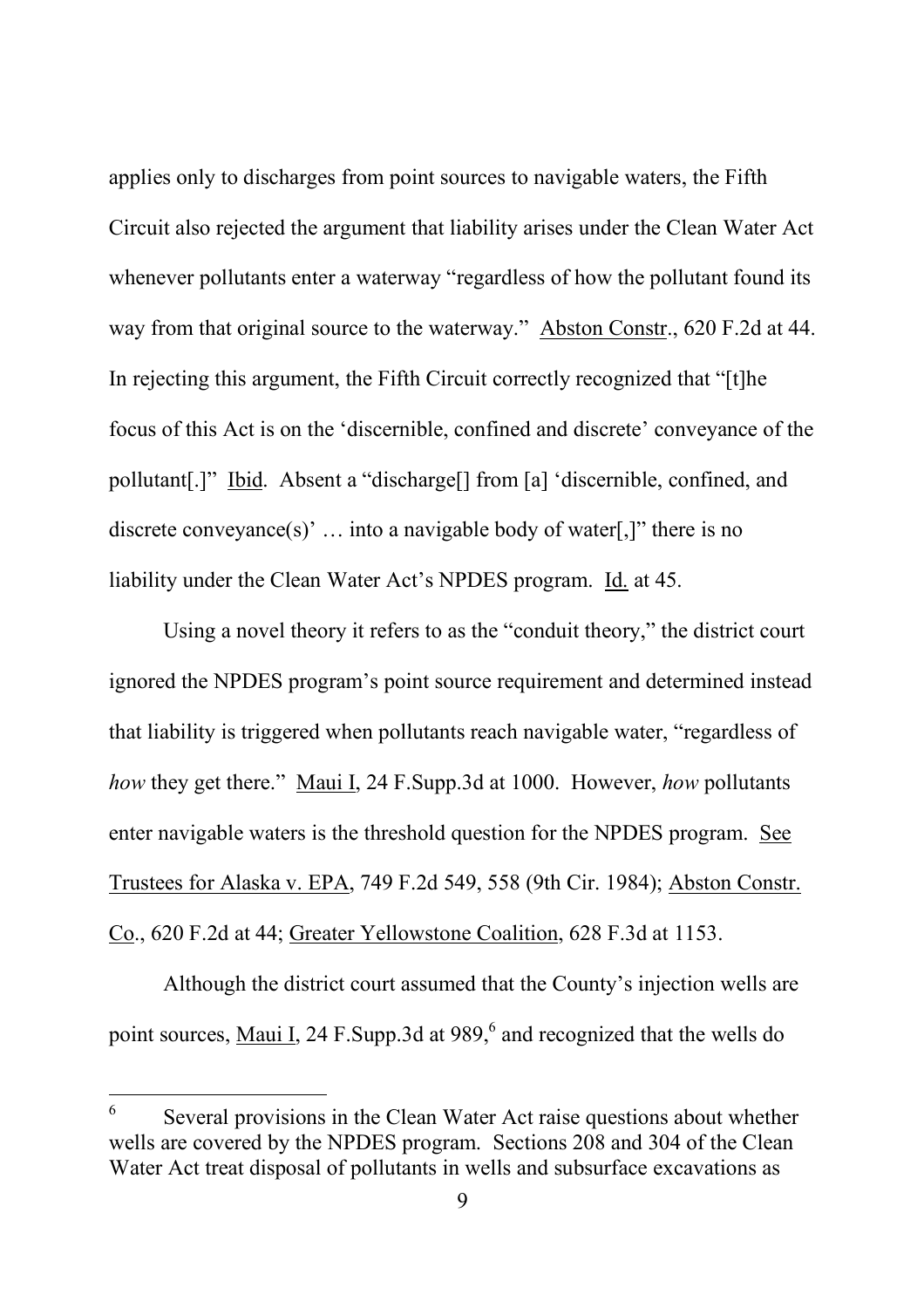not add pollutants directly to a navigable water, it concluded nonetheless that the NPDES program applies because pollutants actually enter navigable waters. Id. at 996 ("It is the migration of the pollutant into navigable-in-fact water that brings groundwater under the Clean Water Act."). In reaching this conclusion, the district court acknowledged that no controlling appellate law or statutory text supports the application of the NPDES program through the so-called conduit theory. Ibid.

There is no support for the conduit theory because there is no basis in the Act, its legislative history or caselaw for such an approach. As explained above, the NPDES program only applies when there is an addition of a pollutant to navigable water from a point source. 33 U.S.C. §§ 1311(a), 1342(12); 1362; 40 C.F.R. § 122.2. The district court imposed liability based on the indirect migration of pollutants to the ocean from diffuse groundwater, without identifying a discharge to navigable water directly from a "confined and discrete" point source. Maui I, 24 F.Supp.3d at 997-98; see ER 410 (diffuse flow has no identifiable discharge point); ER 534, 537, 544, 593 (¶ 24), 599-601

non-point sources subject to state regulatory programs. 33 U.S.C. §§ 1288(b)(2)(K) (treating disposal of pollutants on land or in subsurface excavations as part of state areawide waste treatment management plan), 1314(f)(D)(2) (describing disposal of pollutants in wells or in subsurface excavations as "nonpoint sources of pollution"). The NPDES program also distinguishes "the disposal of pollutants into wells" which is subject to state regulation, 33 U.S.C.  $\S$  1342(b)(1)(D), from the general discharge of pollutants to navigable waters, which is subject to an NPDES permit, 33 U.S.C. § 1342(a).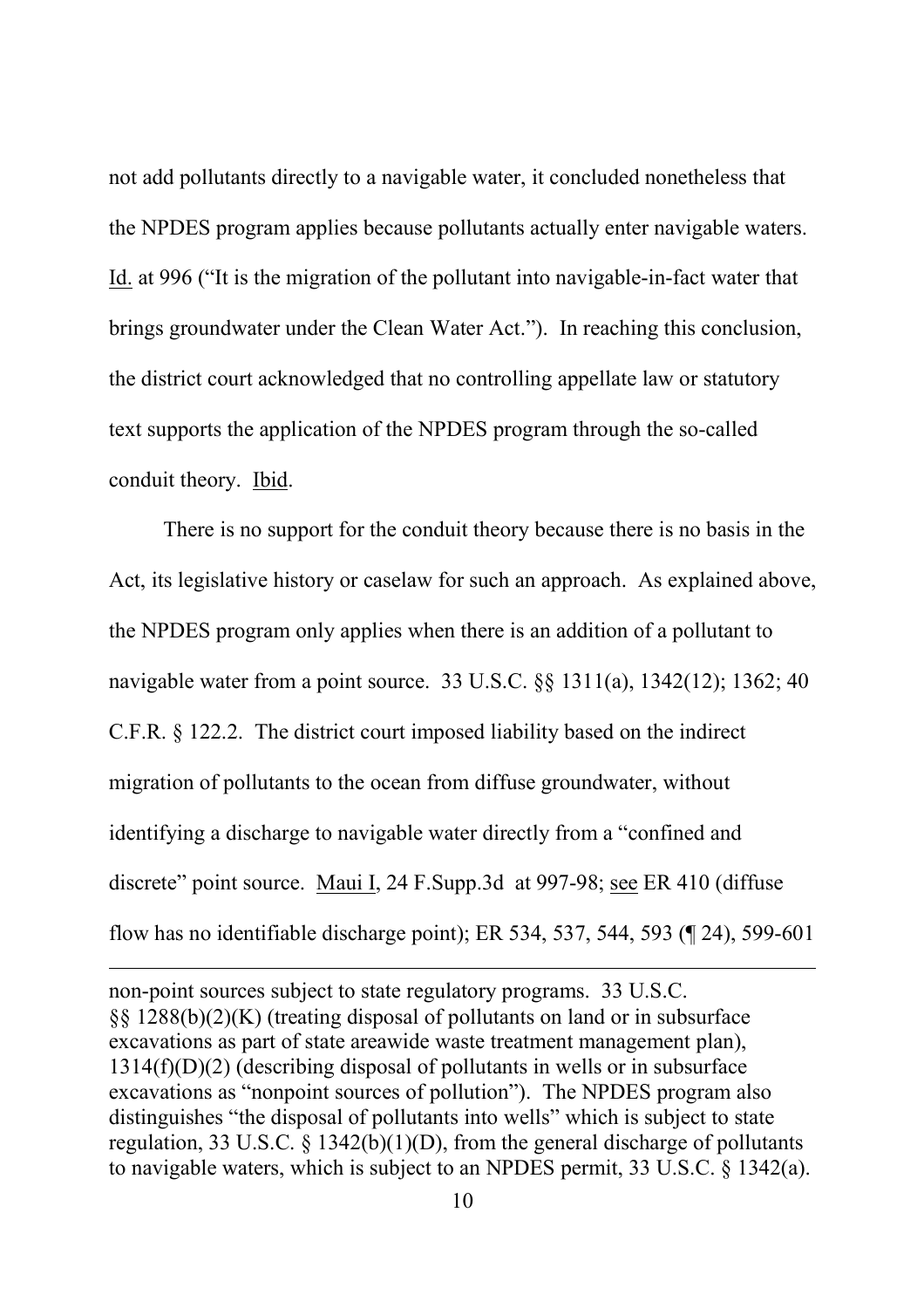(¶ 37) (seeps are ephemeral). There is no factual or legal basis for applying the NPDES program to non-point source discharges to navigable waters. For this reason, the district court's decision must be reversed.

### **B. The Conduit Theory Confuses Point Source Analysis with the Significant Nexus Test and Waters of the United States Jurisprudence**

Despite the lack of legal support for its approach, Maui I, 24 F. Supp. 3d at 996, the district court relied on cases it believed applied the NPDES program to indirect discharges. See id. at  $994-1000$ .<sup>7</sup> The district court's fundamental error, however, was to apply the "significant nexus" test for assessing whether a water qualifies as a "waters of the United States" to the question of whether the County was adding pollutants to navigable waters from a point source. Id. at 1001 ("the indirect discharge theory does not treat groundwater as itself 'water of the United States,' but as a conduit to such water").<sup>8</sup>

<sup>7</sup> Citing to Rapanos v. United States, 547 U.S. 71 (2006); Solid Waste Agency of N. Cook Cnty v. U.S. Army Corps of Engineers, 531 U.S. 159 (2001), in N. Cal. River Watch v. City of Healdsburg, 496 F.3d 993, 1000 (9th Cir. 2007), Williams Pipe Line Co. v. Bayer Corp., 964 F.Supp. 1300 (S.D. Iowa 1997), Wash. Wilderness Coal. v. Hecla Min. Co., 870 F.Supp. 983 (E.D. Wash. 1994), United States v. Earth Sciences, Inc., 599 F.2d 368 (10th Cir. 1979).

As the Supreme Court noted in Lingle v. Chevron U.S.A., it is inappropriate to transmute a test applicable in one context into a different context with its own applicable test. Lingle v. Chevron U.S.A., 544 U.S. 528 (2005). Lingle overturned the transmutation of the "substantially advances" test, applicable in due process challenges, into the context of a regulatory takings challenge. Id. at 544. The Supreme Court noted that using a due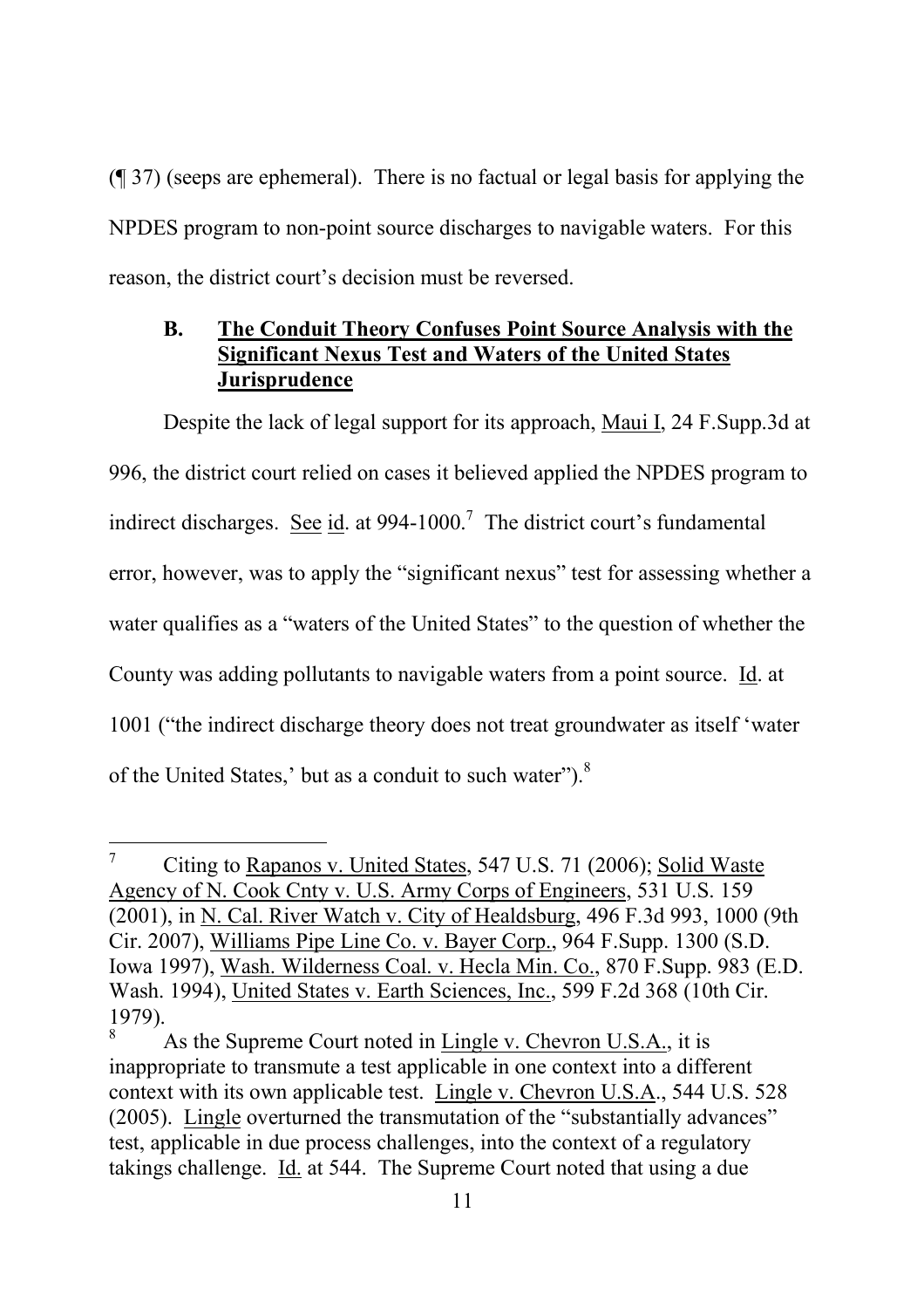The "significant nexus" test was developed in the "waters of the United States" context and is used to determine when discharges to wetlands that are not traditionally navigable waters are still discharges to waters of the United States. Rapanos v. United States*,* 547 U.S. 715, 767 (2006) (Kennedy, J., concurring). When a point source discharges to a wetland, it may become necessary to determine whether a "significant nexus" between the nonnavigable wetland and traditional navigable waters brings the wetland within the Clean Water Act's definition of "water of the United States." Ibid. If so, point source discharges into that wetland may be subject to the NPDES program because there is a discharge from a point source to a water of the United States. Ibid.

The "significant nexus" test does not determine whether there has been a discharge from a point source or bring a wetland, or any other waterbody, within the Act's definition of "point source." The district court's decision, however, misapplies the "significant nexus" test (which considers indirect impacts) to the question of whether there has been a discharge from a point

process test in this manner is "not only doctrinally untenable as a takings test - its application as such would also present serious practical difficulties." Ibid. Here, the district court misappropriated the "significant nexus" test for "waters" of the United States" in the wholly separate "point source" context, a mixing of analytical approaches discouraged by the Supreme Court. As in Lingle, such a misapplication of different Clean Water Act approaches is doctrinally untenable and creates immense practical challenges.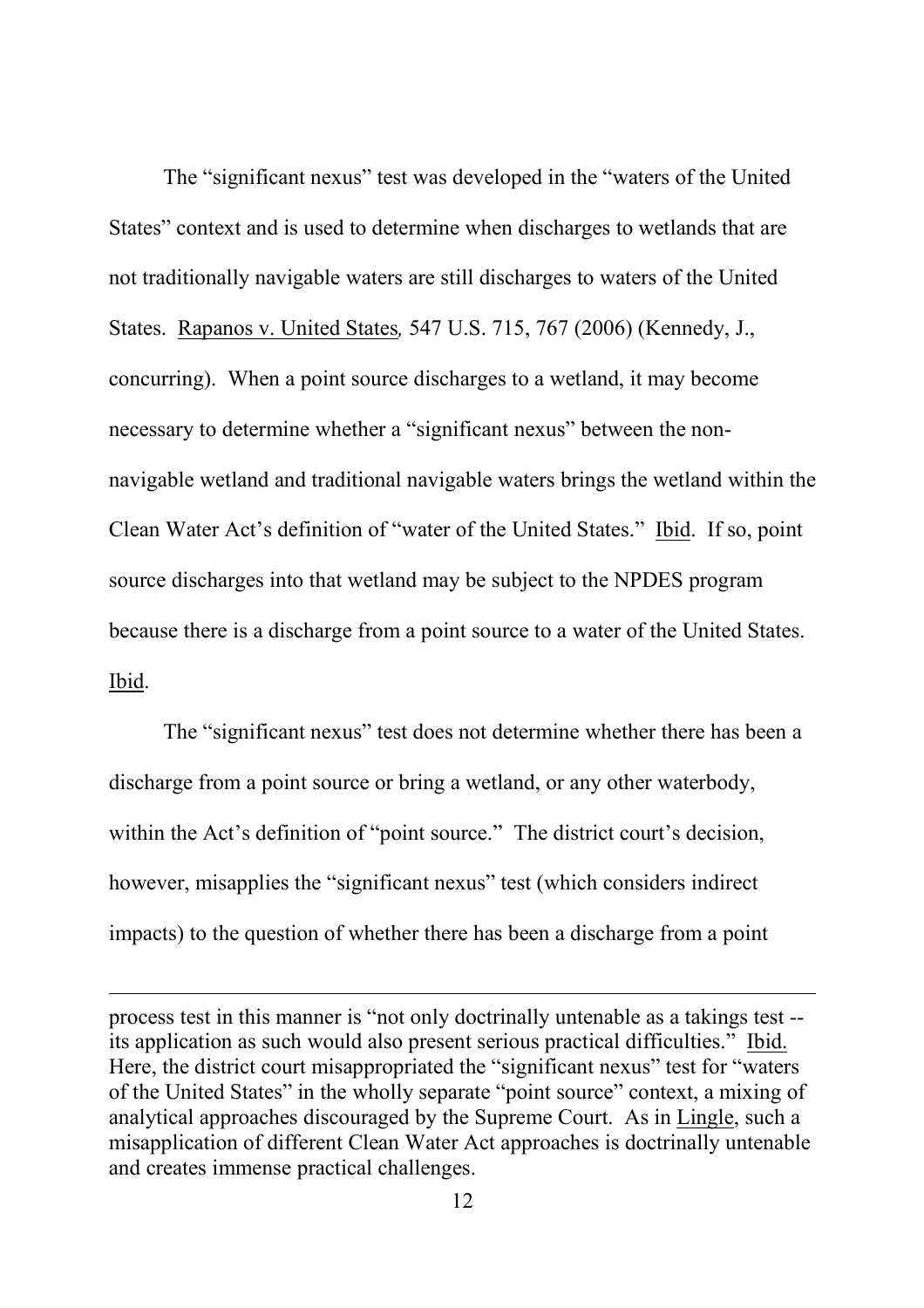source (which focuses on direct, not indirect, non-point source discharges).<sup>9</sup>

As noted above, the line between point and non-point sources delineates the scope of the NPDES program. Dombeck, 172 F.3d at 1096-97. The danger in the district court's reliance on cases applying the "significant nexus" test is that application of the test in the point source context eliminates the line between point and non-point sources and applies the NPDES program to any migration of pollutants to navigable waters, regardless of *how* the pollutants get to navigable waters.

### **C. The Groundwater at Issue is Neither a Water of the United States nor a Point Source**

There appears to be no dispute that the groundwater at issue in this case is not "waters of the United States;" and the district court did not hold otherwise.<sup>10</sup> Maui I, 24 F.Supp.3d at 996 ("An unpermitted discharge into the groundwater,

<sup>9</sup> For the same reason, the district court's reliance on Healdsburg, 496 F.3d 993 is misplaced. Maui I, 24 F.Supp.3d at 1000-1005. Healdsburg applied the significant nexus test to the question of whether discharges to Basalt Pond were discharges to a navigable water. Healdsburg, 496 F.3d at 995. This Court determined that the hydrologic connection between Basalt Pond and the Russian River qualified Basalt Pond as a navigable water. Healdsburg did not address the point source question.

The Act's language, structure and legislative history supports the exclusion of groundwater from regulation under the NPDES program. 40 C.F.R. § 122.2 (explicitly excluding groundwater from the definition of water of the United States). As noted in the extensive discussion on the Act's legislative history in Umatilla Waterquality Protective Ass'n v. Smith Frozen Foods, Inc., both the House and the Senate considered and declined to extend the Act to groundwater, in part, because "the jurisdiction regarding groundwaters is so complex." 962 F. Supp. 1312, 1316-1319 (D. Or. 1997).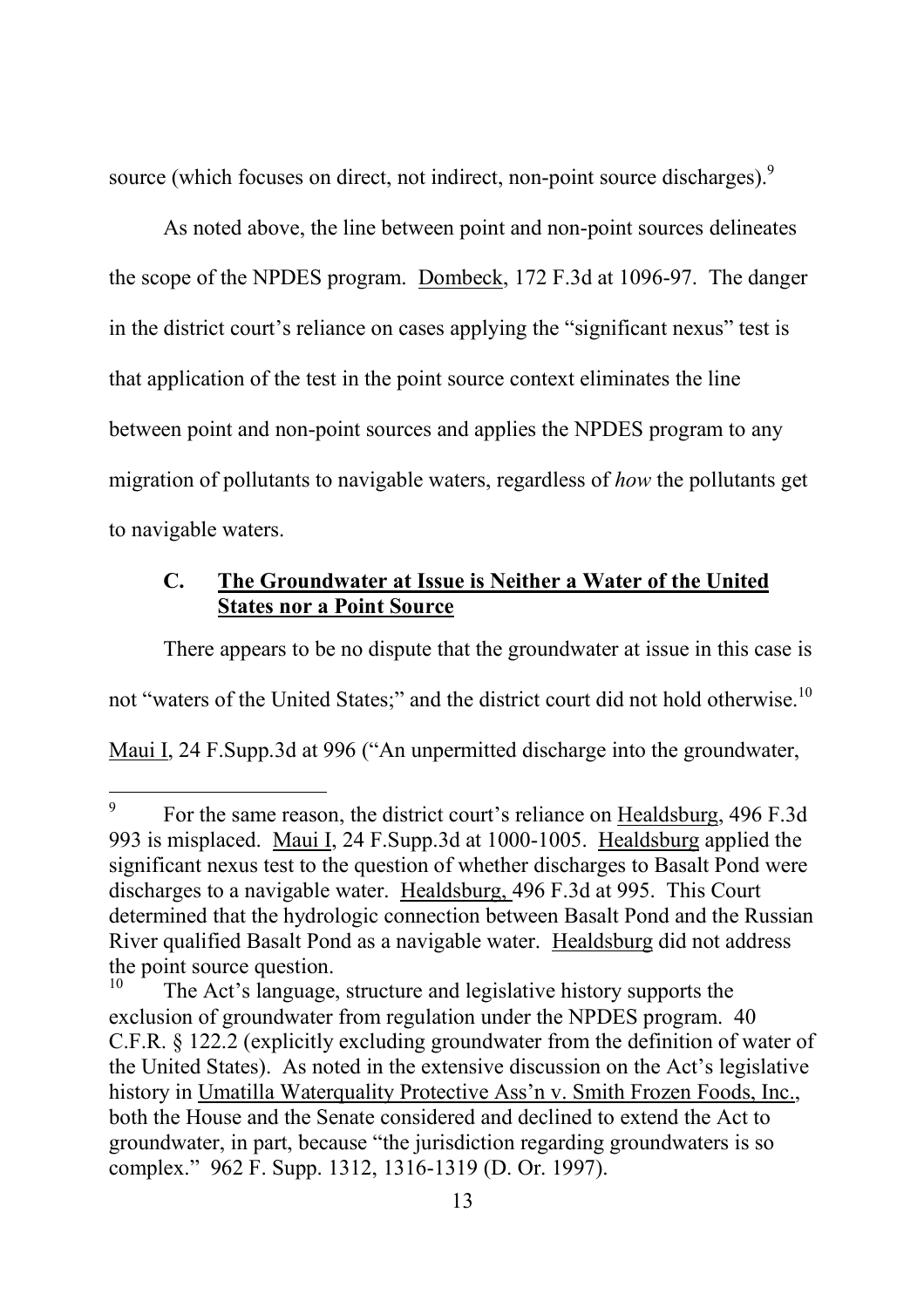without more, does not constitute a violation of the Clean Water Act"). Circuit Court cases considering whether groundwater is a water of the United States correctly conclude it is not.<sup>11</sup> The district court's determination that the groundwater at issue is not a water of the United States is thus correct.

The groundwater here is also not a point source. 33 U.S.C. 1362(14); 40 C.F.R. § 122.2. Despite the district court's reliance on the groundwater at issue functioning as a "conduit," the court declined to rule that the groundwater is a "point source." Maui II, 2015 U.S. Dist. LEXIS 82395 at \*18 ("[t]his court did not rely on the proposition that the groundwater in this case served as a point source.") The district court properly concluded that the groundwater here is not a point source.

<sup>&</sup>lt;sup>11</sup> See Rice v. Harken Exploration Co., 250 F.3d 264, 272 (5th Cir. 2001) ("We must construe the [Act] in such a way as to respect Congress's decision to leave the regulation of groundwater to the States"); Vill. Of Oconomowoc Lake v. Dayton Hudson Corp., 24 F.3d 962, 966 (7th Cir. 1994) ("As the statute and regulations stand, however, the federal government has not asserted a claim of authority over artificial ponds that drain into ground waters"); Exxon Corp. v. Train, 554 F.2d 1310, 1322 (5th Cir. 1977) ("the legislative history … belies an intention to impose direct federal control over any phase of pollution of subsurface waters. Instead, the congressional plan was to leave control over subsurface pollution to the states"). Although some district court cases reach the opposite conclusion, they do so by ignoring the Act's language, structure, and legislative history to focus on the Act's broader goals – often to achieve the outcome-oriented result of avoiding dismissal or to deny summary judgment. See, e.g., Coldani v. Hamm, No. 07-660, 2007 WL 2345016; 2007 U.S. Dist. LEXIS 62644 (E.D. Cal. 2007) (denying motion to dismiss); Idaho Rural Council v. Bosma, 143 F.Supp.2d 1169 (D. Idaho 2001) (denying summary judgment); Williams Pipe Line Co., 964 F.Supp. at 1319 (finding Hecla persuasive); Hecla, 870 F.Supp. at 991 (denying motion to dismiss).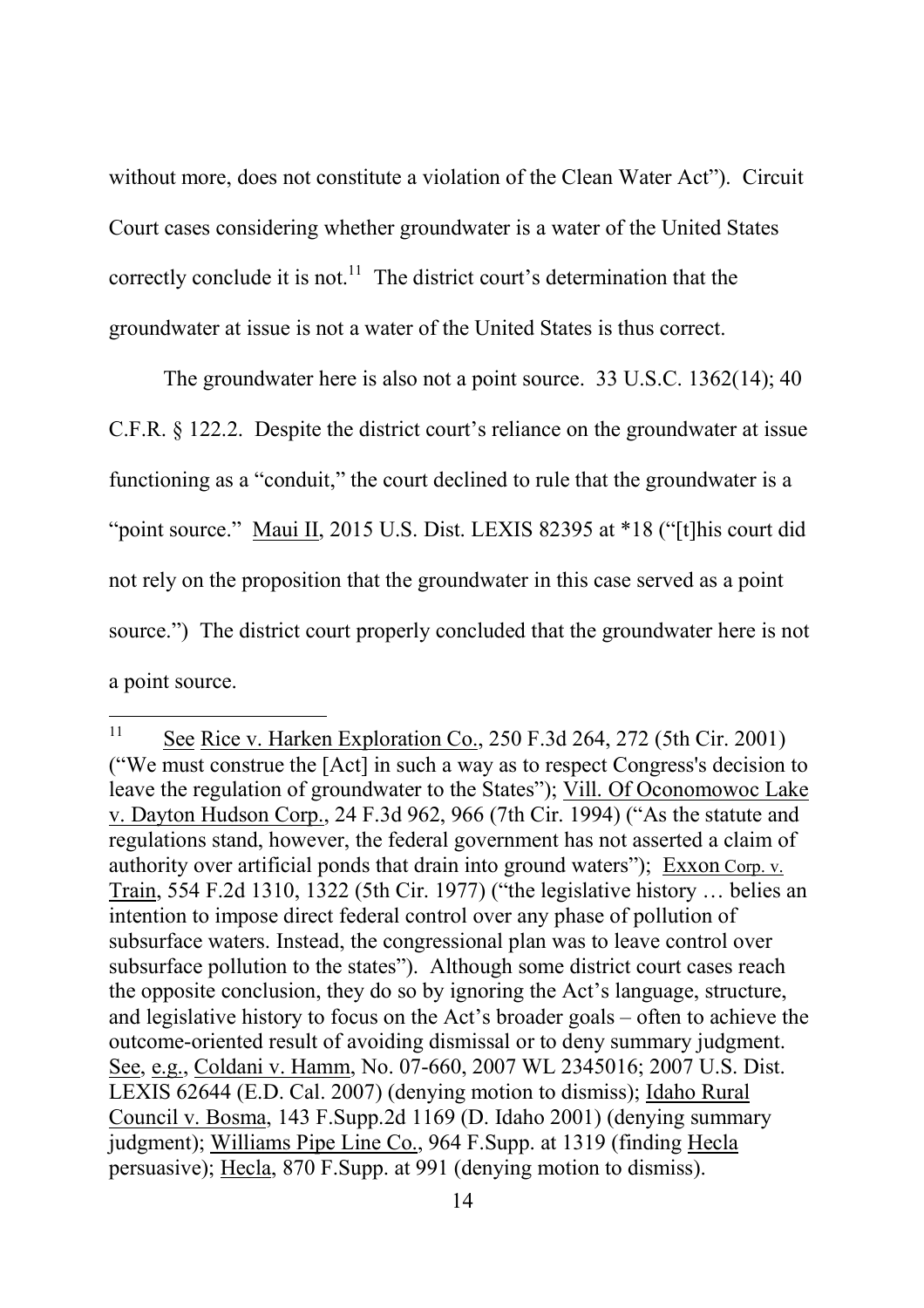Because the groundwater at issue is not a navigable water, Maui I, 24 F.Supp.3d at 996, or a point source, Maui II, 2015 U.S. Dist. LEXIS 82395 at \*18, and because the "conduit theory" has no textual, legislative or case law support, there is no tenable legal or factual basis for applying the NPDES program to migrations from the County's wells. See 33 U.S.C. §§1311(a), 1342; 1362; 40 C.F.R. § 122.2. Accordingly, the district court's ruling should be reversed.

### **II. EXPANDING THE NPDES PROGRAM TO THE MIGRATION OF POLLUTANTS THROUGH GROUNDWATER REWRITES THE EXISTING REGULATORY SCHEME, RESULTS IN AN INFEASIBLE PROGRAM AND UNDERMINES INNOVATIVE APPROACHES TO WATER MANAGEMENT**

If upheld, the district court's decision will intrude on the extensive field of existing groundwater regulation, result in an overlapping and unnecessary regulatory regime, create regulatory uncertainty, and threaten *amici*'s members' operation of important water, wastewater, stormwater, flood control, and water conservation projects. It should, therefore, be reversed.

### **A. Expansion of the Act Overburdens Existing Groundwater Regulatory Structures**

The area of groundwater regulation is already occupied by multiple federal and state laws. See, e.g., 42 U.S.C. § 300f, et seq.; 40 C.F.R. 144.1 et seq.; 42 U.S.C. 6901, et seq.; 42 U.S.C. 9601, et seq.; 7 U.S.C. 136, et seq.;40 C.F.R. Parts 9, 141, and 142; Haw. Admin. Rules 13-168-1 et seq.; Cal. Water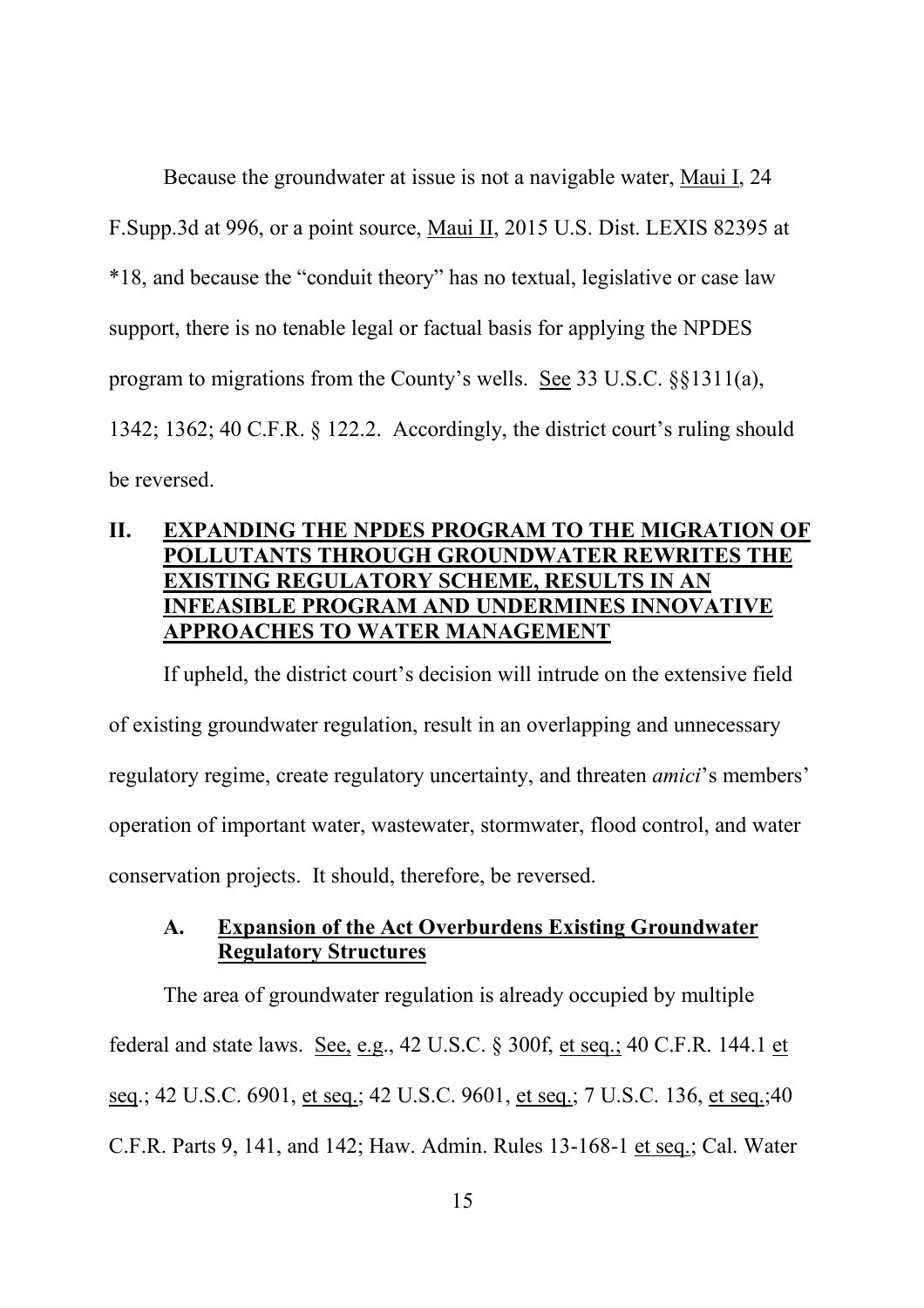Code § 10750 et seq.; Or. Rev. Stat. § 468B.150 et seq.; Wash. Admin. Code § 173-200 et seq.; Mo. Rev. Stat. § 644.061.1 et seq. The district court's decision will superimpose a regulatory scheme not designed to regulate groundwater on top of these laws and regulations, and in many cases, interfere with these laws and regulations.

### **1. The District Court's Decision Interferes with Existing Federal Groundwater Regulations**

By requiring NPDES permits for indirect discharges through groundwater, the district court adds unneeded duplication to the already extensive federal and state-administered regulatory schemes. Comprehensive federal laws, such as the Safe Drinking Water Act and its Underground Injection Control ("UIC") Program, 42 U.S.C. § 300f, et seq., 40 C.F.R. 144.1 et seq., the Resource Conservation and Recovery Act of 1976, 42 U.S.C. 6901, et seq., the Comprehensive Environmental Response, Compensation, and Liability Act, 42 U.S.C. 9601, et seq., the Federal Insecticide, Fungicide and Rodenticide Act, 7 U.S.C. 136, et seq., and EPA's Groundwater Rule, 40 C.F.R. Parts 9, 141, and 142, establish nationwide standards applicable to the discharge of pollutants to groundwater, injection wells, underground storage tanks, and groundwater quality. Together, these laws are specifically designed to prohibit the contamination of groundwater, regulate underground storage and injection of pollutants, limit the use of pollutants that may migrate into groundwater, and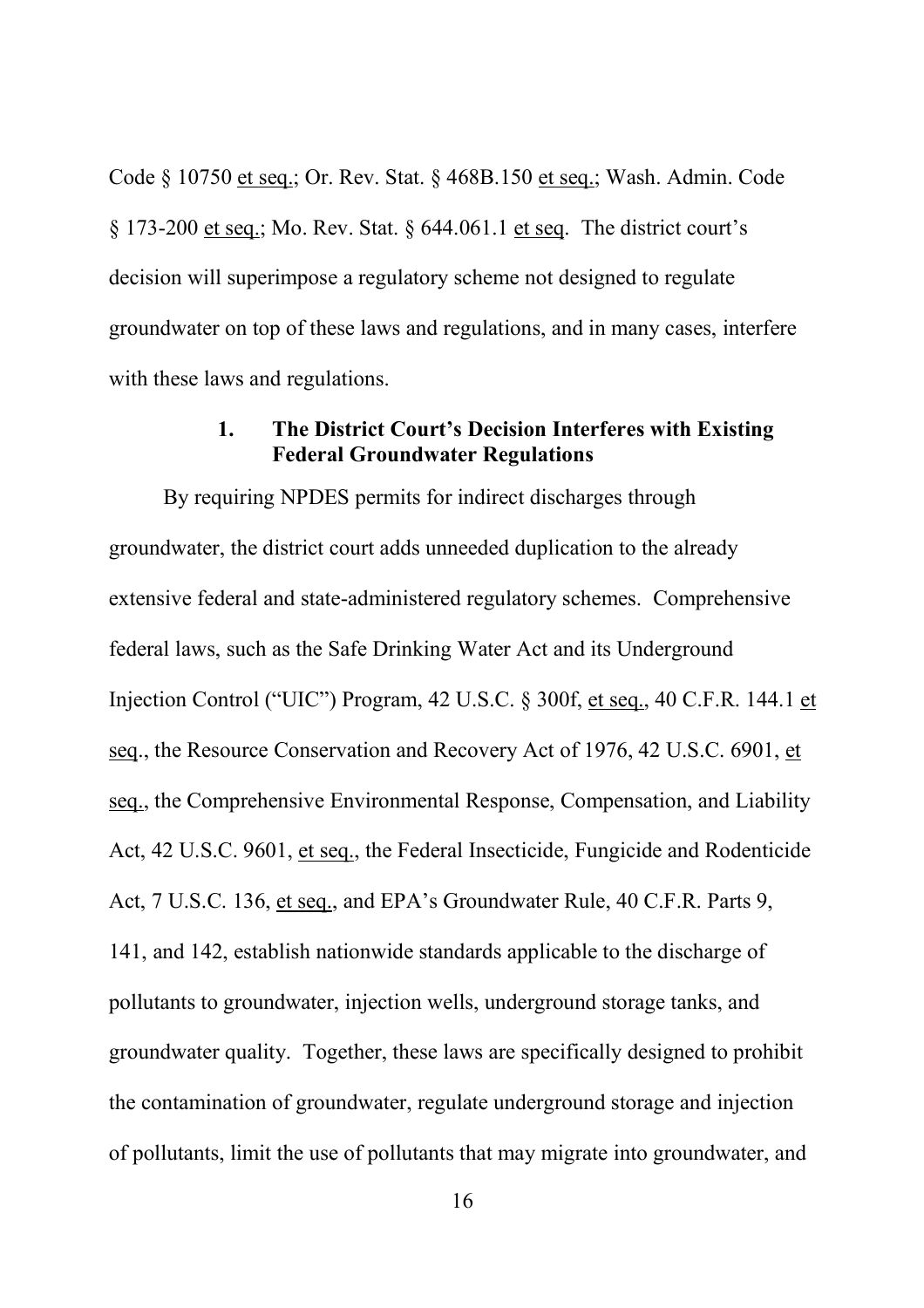impose significant liability for polluting groundwater.

For example, the wells at issue in this case have EPA- and State-issued UIC permits. The Safe Drinking Water Act's UIC program addresses pollution of groundwater, by imposing construction, operation, monitoring and reporting requirements on discharges from the wells. 40 C.F.R. §§ 146.1-146.14, 144.25. The direct disposal of waste into the wells is therefore fully regulated to prohibit migration of pollutants into underground sources of drinking water. 40 C.F.R. § 144.12. If subject to the NPDES program, these same wells would be regulated by overlapping and even contradictory discharge, operation, monitoring, reporting and permitting requirements. Cf., e.g., 40 C.F.R. § 122.41-122.50 (NPDES requirements) with 40 C.F.R. §§ 146.1-146.14 (UIC program regulations). As described below, application of the NPDES program to these wells and other discharges to groundwater is impractical. Congress did not intend this application.

#### **2. The District Court's Decision Interferes with State Law and State Authority Over Water Resources**

States also have extensive regulatory authority over groundwater and water supply through laws adopted pursuant to state land use, waste disposal, water quality, well drilling, and other reserved authority. In accordance with the Supremacy Clause, such state programs must be consistent with federal programs, but are otherwise independent regulatory schemes. Virginia v.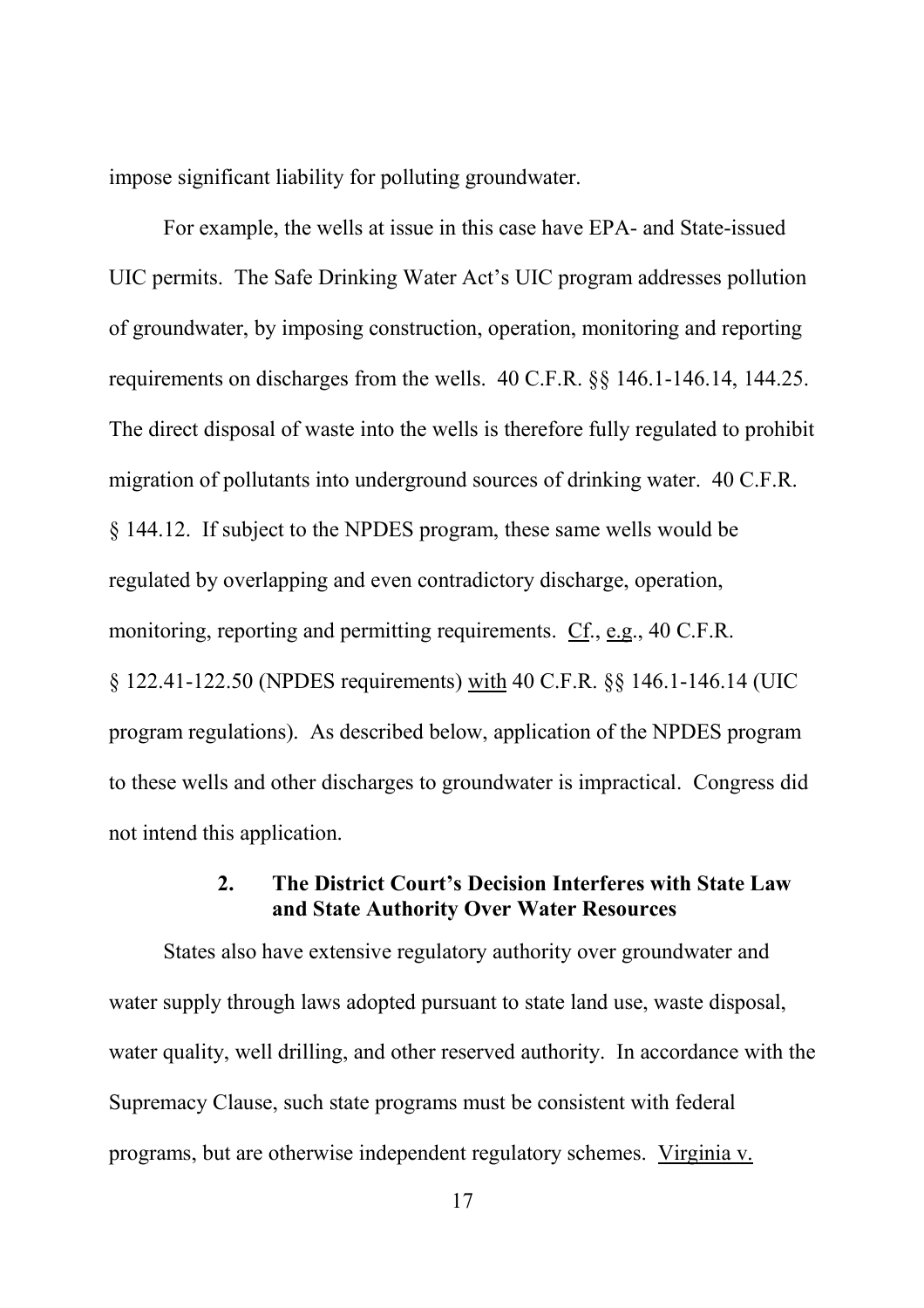Browner, 80 F.3d 869, 882-883 (4th Cir. 1996). Within this context, state laws regulate the spacing, drilling, construction, operation, and abandonment of wells, as well as pumping of groundwater. They establish standards for water supply, wastewater management and quality, and discharges of storm flows from property into groundwater. See, e.g., Haw. Rev. Stat. § 340E-2 et seq. (drinking water regulations); Cal. Water Code § 13000 et seq. (water quality control); Or. Admin. Rules § 340-041-001 et seq. (water quality standards: beneficial uses, policies and criteria).

Congress preserved the states' central role in water management when it adopted the Clean Water Act.<sup>12</sup> The U.S. Supreme Court, this Court, and the EPA recognize that the states' role should not be compromised.<sup>13</sup> Protection of

<sup>&</sup>lt;sup>12</sup> 33 U.S.C. §§1251(b), (g) ("the authority of each State to allocate quantities of water within its jurisdiction shall not be superseded, abrogated or otherwise impaired by this chapter," and "nothing in this chapter shall be construed to supersede or abrogate rights to quantities of water which have been established by any State."); 1370 (the Act "shall [not] be construed as impairing or in any manner affecting any right or jurisdiction of the States with respect to the waters . . . of such States."); United States v. Appalachian Elec. Power Co., 311 U.S. 377, 406 (1940) (describing federal power to regulate navigable waters); The Daniel Ball, 77 U.S. 557, 563 (1870) (same); California v. United States, 438 U.S. 645, 662 (1978) (describing states' traditional authority to regulate water); California Oregon Power Co. v. Beaver Portland Cement Co., 295 U.S. 142, 158, 163-164 (1935) (same).

<sup>13</sup> S. Fla. Water Mgmt. Dist. v. Miccosukee Tribe of Indians, 541 U.S. 95, 107 (2004) ("the authority of each State to allocate quantities of water within its jurisdiction shall not be superseded, abrogated or otherwise impaired by the Act") (internal citations omitted); Great Basin Mine Watch v. Hankins, 456 F.3d 955, 963(9th Cir. 2006) (same).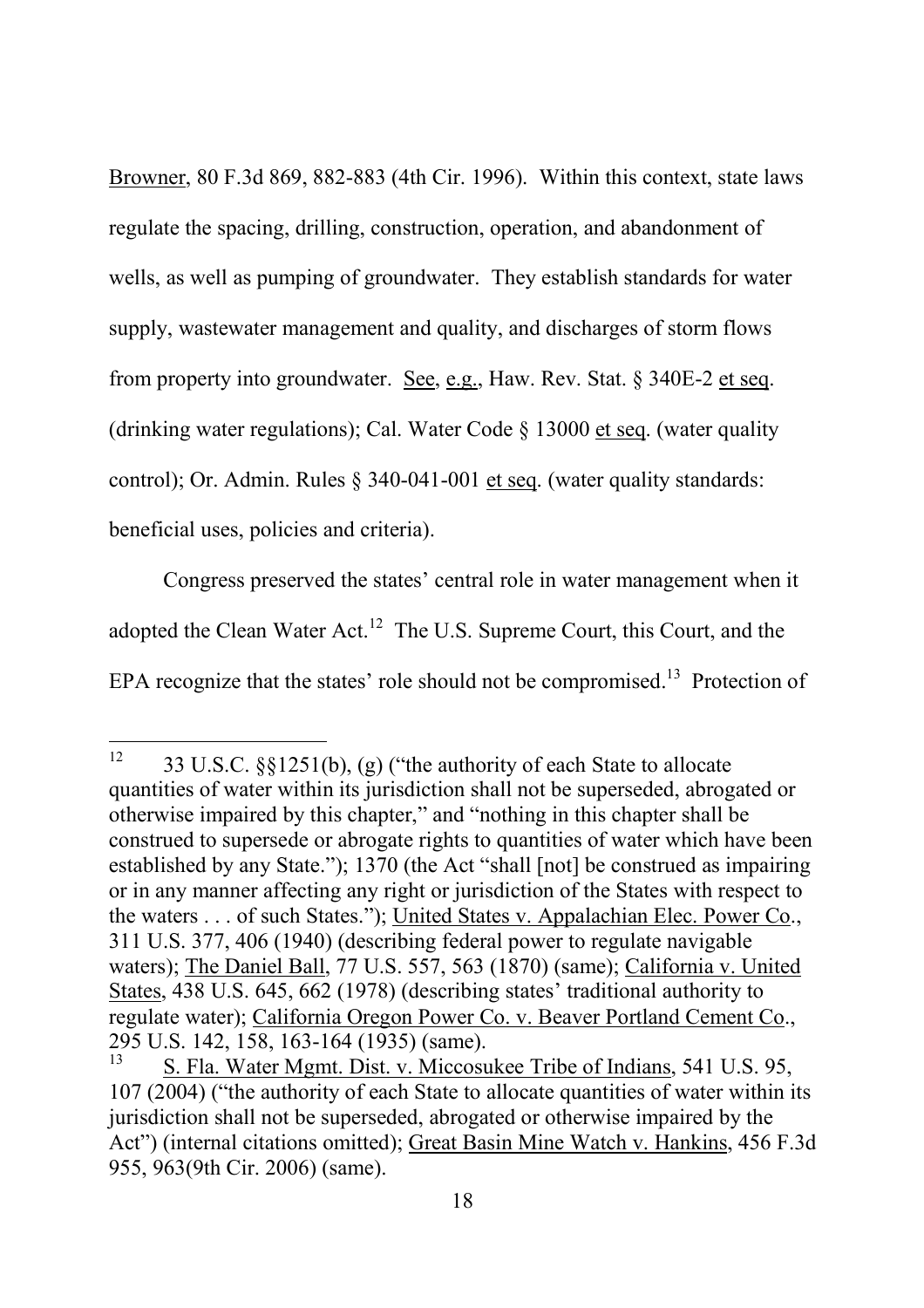state authority under the Clean Water Act is especially important for projects undertaken by *amici*'s members, which develop and protect reliable water supplies in a complex regulatory structure and in an increasingly water-scarce environment.

Extending the NPDES program to apply to groundwater through the conduit theory adds another layer of regulation to a comprehensively regulated field, increases the burden on regulatory agencies to administer yet another permitting program, and creates inevitable conflicts between the expanded NPDES program and state regulation of water supply. For this reason, the Court should reverse the district court's decision.

#### **B. Implementation of the NPDES Program in the Groundwater Context Would be Infeasible**

Implementing the NPDES program whenever a pollutant migrates into navigable waters through groundwater is infeasible and leads to the absurd result that every discharge to land, air, non-navigable surface water and groundwater may require an NPDES permit. See Ariz. State Bd. for Charter Schools v. U.S. Dep't of Educ*.*, 464 F.3d 1003, 1008 (9th Cir. 2006) ("statutory interpretations which would produce absurd results are to be avoided."); see also 131 Cong. Rec. 15,616, 15,657 (June 13, 1985) (declaring it "absurd" to "require everyone who has a device to divert, gather, or collect stormwater runoff and snowmelt to get a permit from EPA as a point source" and warning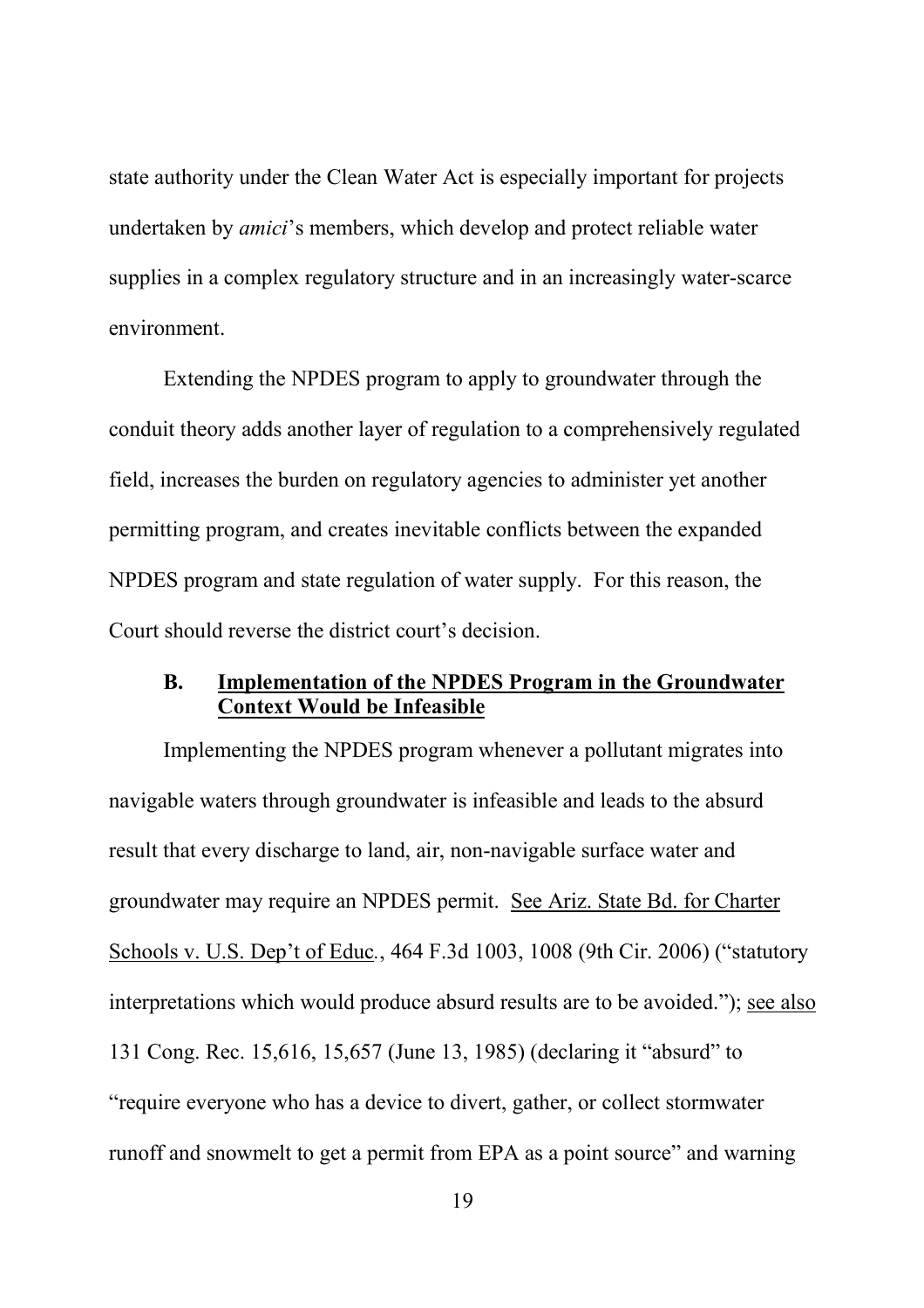that such a permitting program "would be an administrative nightmare [and] … prohibitively expensive to administer.").

### **1. Diffuse Points of Discharge are Difficult or Impossible to Locate**

Groundwater often has diffuse, unascertainable or ephemeral points of discharge, making it nearly impossible to know in advance whether, when or where a discharge from groundwater to navigable waters will occur. See, e.g., ER 410; (diffuse flows have no identifiable entry point); 534, 537, 544, 593 (¶ 24), 599-601 (¶ 37) (seeps are small and ephemeral). The uncertainty surrounding whether a particular pollutant will ever discharge from groundwater to a navigable water creates a situation where *amici*'s members and their permitting agencies will not know if an NPDES permit is required until after a discharge commences. The uncertainty also makes it infeasible to determine when, where, and how compliance is measured when there is "no confined and discrete" point of discharge from groundwater to a navigable water.

Courts recognize that it may be impossible to predict, regulate or control the discharge of a pollutant from groundwater to a navigable water. See Greater Yellowstone Coal, 641 F.Supp.2d at 1141 ("The Court can also envision future monitoring and enforcement issues. How do you accurately decide if the contamination originated from this source, or perhaps another source."). Applying the NPDES program in a context where a discharge point is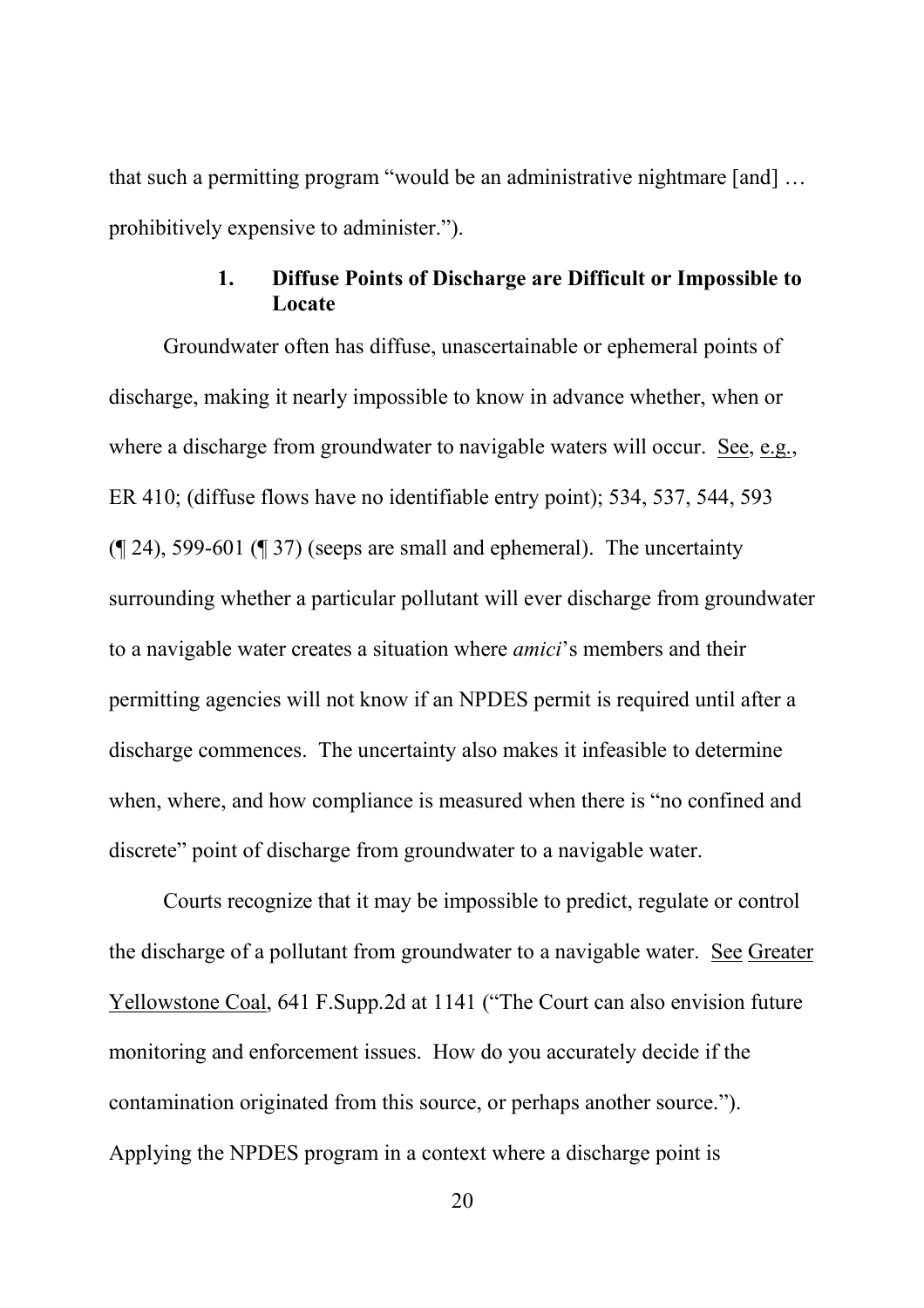unascertainable or ephemeral is infeasible. In light of the civil and criminal penalties applicable to violations of the NPDES program, the rule of lenity compels a narrow construction of "point source" and rejection of the expansive and unsupported "conduit theory." See Plaza Health Labs, 3 F.3d at 649; Kasten v. Saint-Gobain Performance Plastics Corp., 131 S. Ct. 1325, 1336 (2011).

### **2. Physical Differences between Surface and Groundwater Make Permit Requirements Impossible to Formulate and Implement**

Differences between hydrologic conditions in groundwater and surface water limit regulators' and dischargers' ability to implement the NPDES program in the groundwater context. Important features unique to groundwater include subsurface geology; multiple and diffuse points of discharge; other sources of pollution such as pollutant plumes; chemical reactions related to the groundwater geology that may alter the nature of a pollutant once it enters a groundwater formation; saltwater intrusion; and "naturally occurring" elements that qualify as "pollutants" under the Clean Water Act (e.g., selenium or arsenic). $^{14}$ 

<sup>14</sup> See, e.g., 80 Fed. Reg. 63552 (2015) (Reopening of Request for Scientific Views on the Draft Aquatic Life Ambient Water Quality Criterion for Selenium--Freshwater 2015); Pac. Coast Fedn. of Fishermen's Ass'ns v. Glaser, 2013 U.S. Dist. LEXIS 132240 at \*21 (E.D. Cal. Sept. 16, 2013) ("discharges [containing naturally-occurring selenium] would otherwise … require an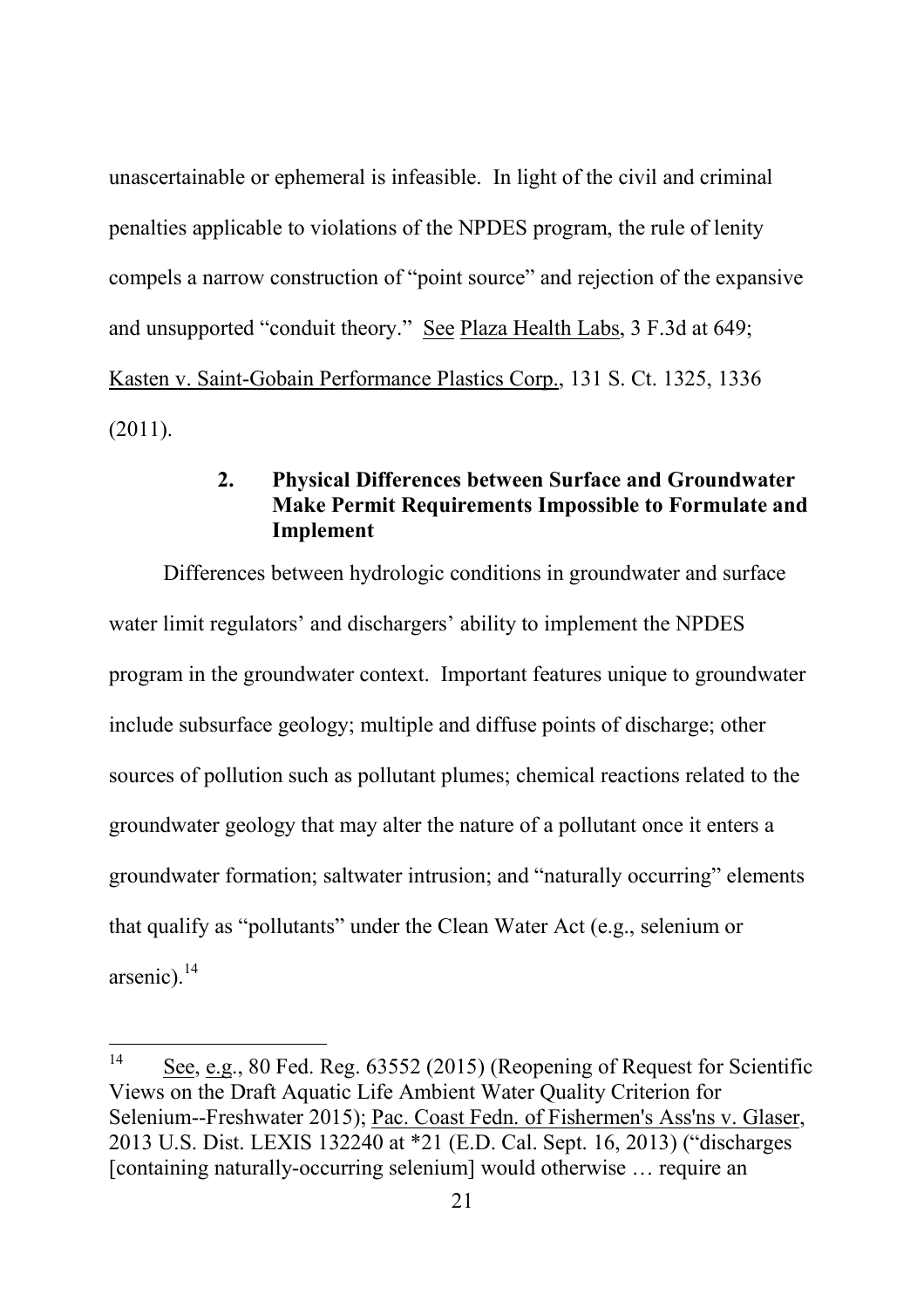Water quality based effluent limits ("WQBELs") provide one example of how the differences between groundwater and surface water make it infeasible to implement the NPDES program's requirements to groundwater. Section 122.44 of 40 C.F.R. requires NPDES permits to include WQBELs if there is a reasonable potential that a discharge will interfere with water quality standards. 40 C.F.R. 122.44(a). Development of effluent limitations requires, in part, characterization of the effluent flow, flow variability, pollutant concentration, and stormwater influence within the navigable waters that receive the discharge. See 33 U.S.C. § 1311(e); 40 C.F.R.§ 122.44; U.S. EPA, NPDES Permit Writer's Manual 2010: 6-12 – 6-22.

Characterizing the flow of groundwater or the influence of stormwater on groundwater discharges to navigable waters poses significant challenges, especially where groundwater has ephemeral seeps or diffuse discharges. This is the case here, where 90% of the submarine groundwater migrates to the ocean through diffuse flow and 10% migrates through ephemeral seeps. ER 493 (¶ 48), 534, 537, 544, 593 (¶ 24), 599-601 (¶ 37). In addition, as the groundwater at issue flows toward the ocean, it encounters sedimentary capstone formations, leaches nutrients along the flow path, and mixes with saltwater. State of Hawai'i Department of Health, U.S. EPA, and U.S. Army

NPDES permit").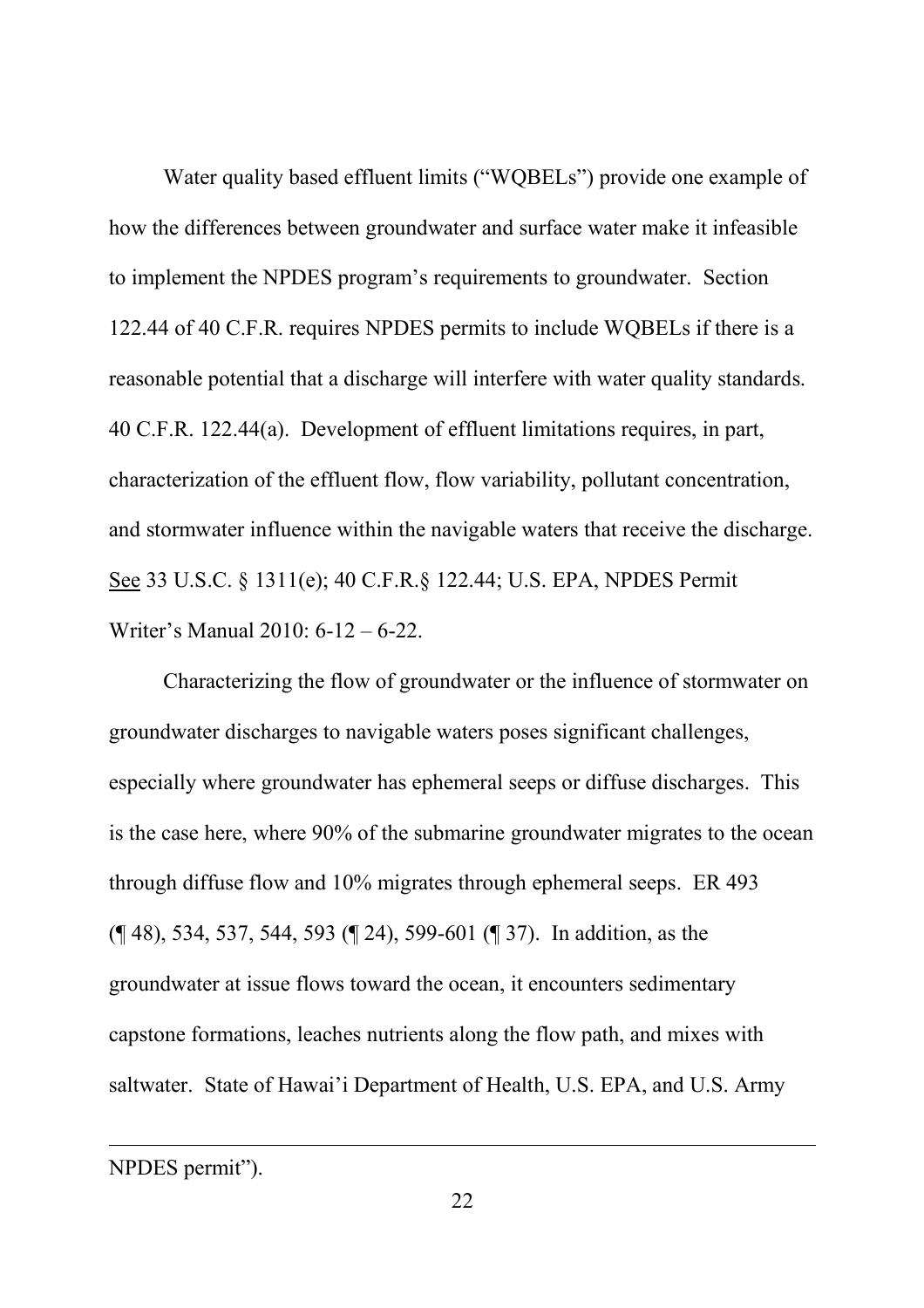Engineer Research and Development Center, Lahaina Groundwater Tracer Study,  $60-61$  (Nov. 2012).<sup>15</sup> These types of interactions often result in the groundwater accumulating naturally occurring "pollutants," making effluent limitations impractical: WQBELS do not reduce naturally occurring pollutants.

Similarly, implementing other NPDES permit requirements, such as outfall monitoring (as illustrated here, groundwater generally does not generally have a discernible outfall), 40 C.F.R.  $\S$  122.21(j)(4)(i), reporting of noncompliant discharges (no "person" discharges naturally occurring arsenic or selenium, for example) 40 C.F.R. § 122.41(l), and enforcement of discharge violations would likewise be infeasible.

The complexity surrounding subsurface waters was one of the driving factors for Congress' intentional exclusion of groundwater from the Clean Water Act's NPDES program.<sup>16</sup> Additional complexity resulting from the conduit theory will overburden regulatory agencies and the regulated community. Uncertainty and complexity justified exclusion of groundwater from the Act since at least the congressional hearings in 1971, and justifies this Court's reversal of the district court's decision here.

<sup>15</sup> Available at https://www3.epa.gov/region9/water/groundwater/uicpdfs/lahaina02/lahaina-gw-tracer-study-final-report-june-2013.pdf. Per Hawai'i District Court Local Rule 10.2(d), portions of this Study were filed in the district court at DE 79-10, 79-20, 89-4, 127-2, 129-3, 137-4, 139-10, 141-7, 155-5, 173-34, 217-5.<br><sup>16</sup> See fectors 10.

See footnote 10, above.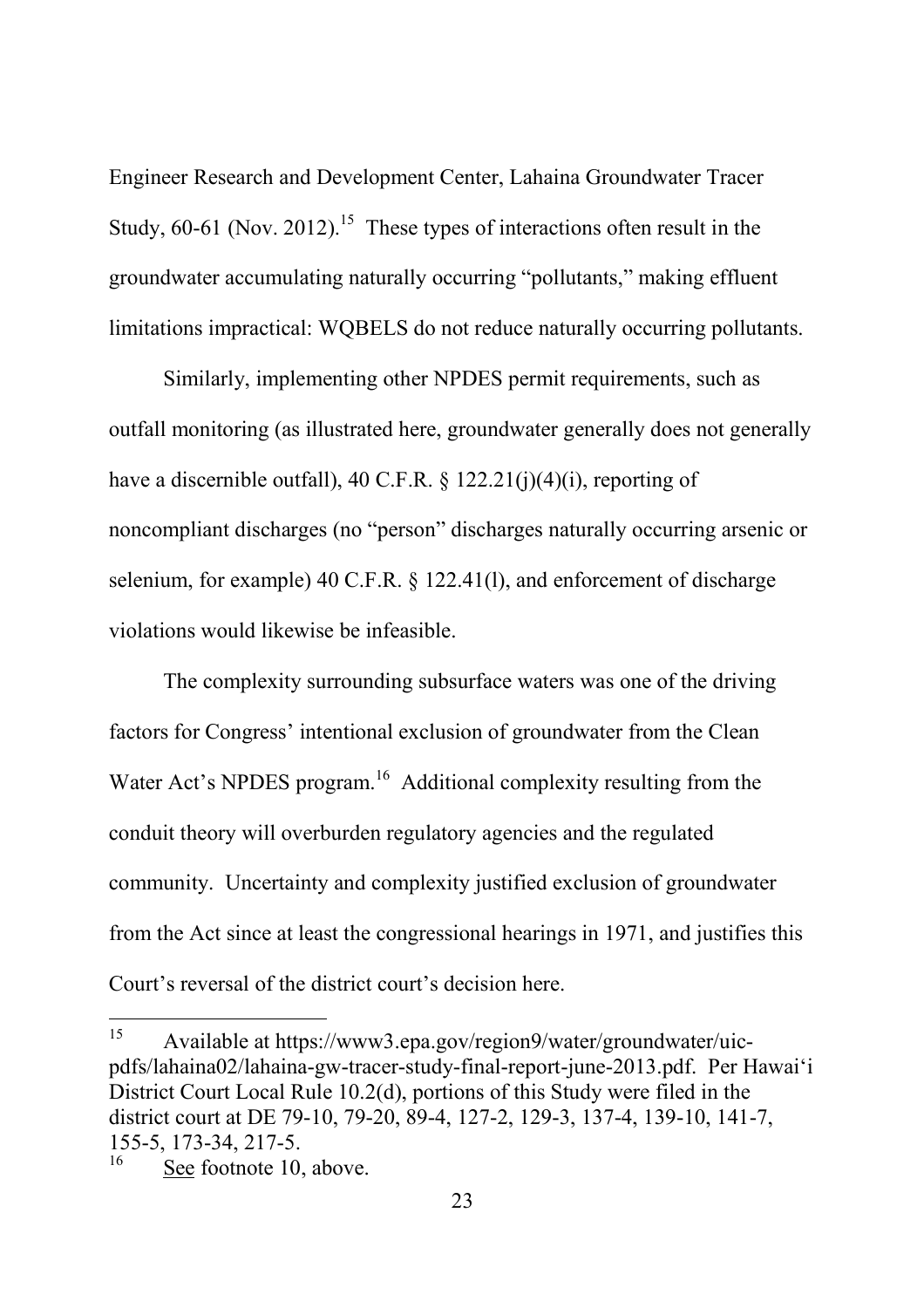### **C. The District Court's Decision Improperly Exposes** *Amici***'s Members to Liability for Lawful Operations Critical to Public Health and Safety**

Long-term, the district court's decision will delay or prevent *amici*'s members' water supply, conservation, treatment and management projects, which directly benefit the public, by requiring compliance with impractical permits and exposing members to enforcement actions and citizen suits.

#### **1. Groundwater Recharge**

The western United States has experienced drought conditions since at least 2013. Water purveyors throughout the region are developing new water sources and new storage facilities to preserve and augment supplies. A major part of that effort is using subsurface aquifers to store water and highly treated recycled wastewater for potential use in water supply systems, consistent with water quality standards. To protect raw water in aquifers from saltwater intrusion, some members of *amici* also inject recycled and potable water into groundwater basins to create a barrier between saltwater and freshwater. Groundwater storage allows water supply agencies to increase water storage and reduce losses from evaporation. Under the district court's reasoning, if water, which an agency puts into the ground as part of a groundwater recharge project, migrates to "waters of the United States," it will require an NPDES permit in addition to other permits already applicable to the projects.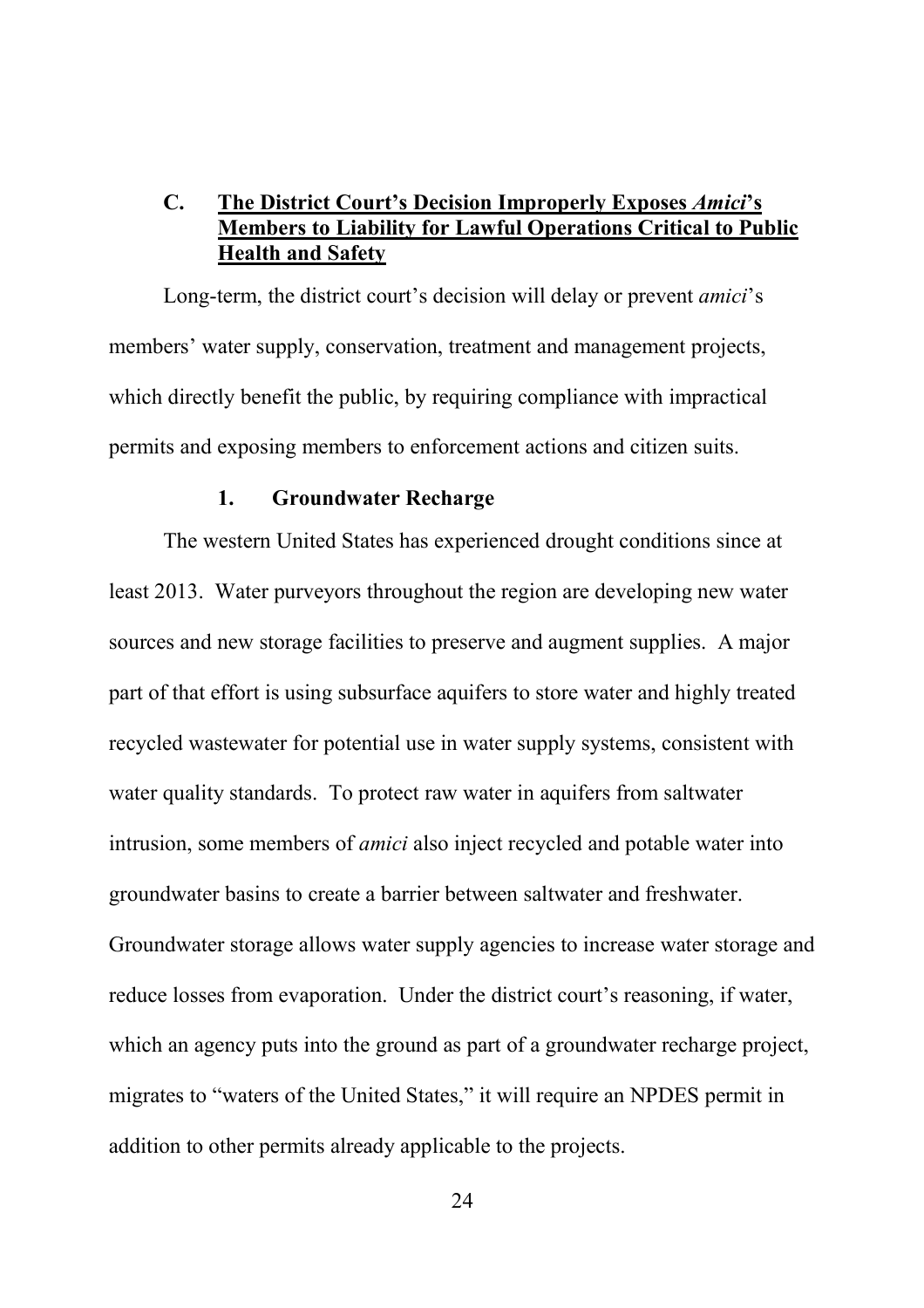Requiring an NPDES permit will put existing and future recharge projects at risk. As described above, hydrologic conditions unique to the groundwater setting make implementing the NPDES program infeasible for groundwater recharge projects. If the Court upholds the district court's rationale, regulatory authorities across the Ninth Circuit will be forced to issue NPDES permits for groundwater recharge projects without the ability to develop appropriate or attainable permit requirements. *Amici*'s members will be at risk of either having an unachievable permit imposed on their operations, or being sued for operating without a permit. Such open-ended liability will be a major disincentive for investment in new groundwater recharge projects.

#### **2. Other Recycled Water**

Other uses of recycled water will also be put at risk by the district court's decision. Land application (for irrigation purposes) and impoundment of recycled water (for other supply purposes) where it can seep into the ground, then to navigable waters, may trigger NPDES requirements under the district court's decision. See, e.g., Cal. Code Regs., tit. 22, div. 4; Or. Admin. Rules, 340-055 et seq.; Wash. Admin. Code, Ch. 173-219; Tx. Admin. Code, tit. 30, Pt. 1, Ch. 210. Requiring *amici'*s members, individual property owners and other recycled water users to obtain an NPDES permit, in addition to all other permits for recycled water use, will significantly slow and complicate the

25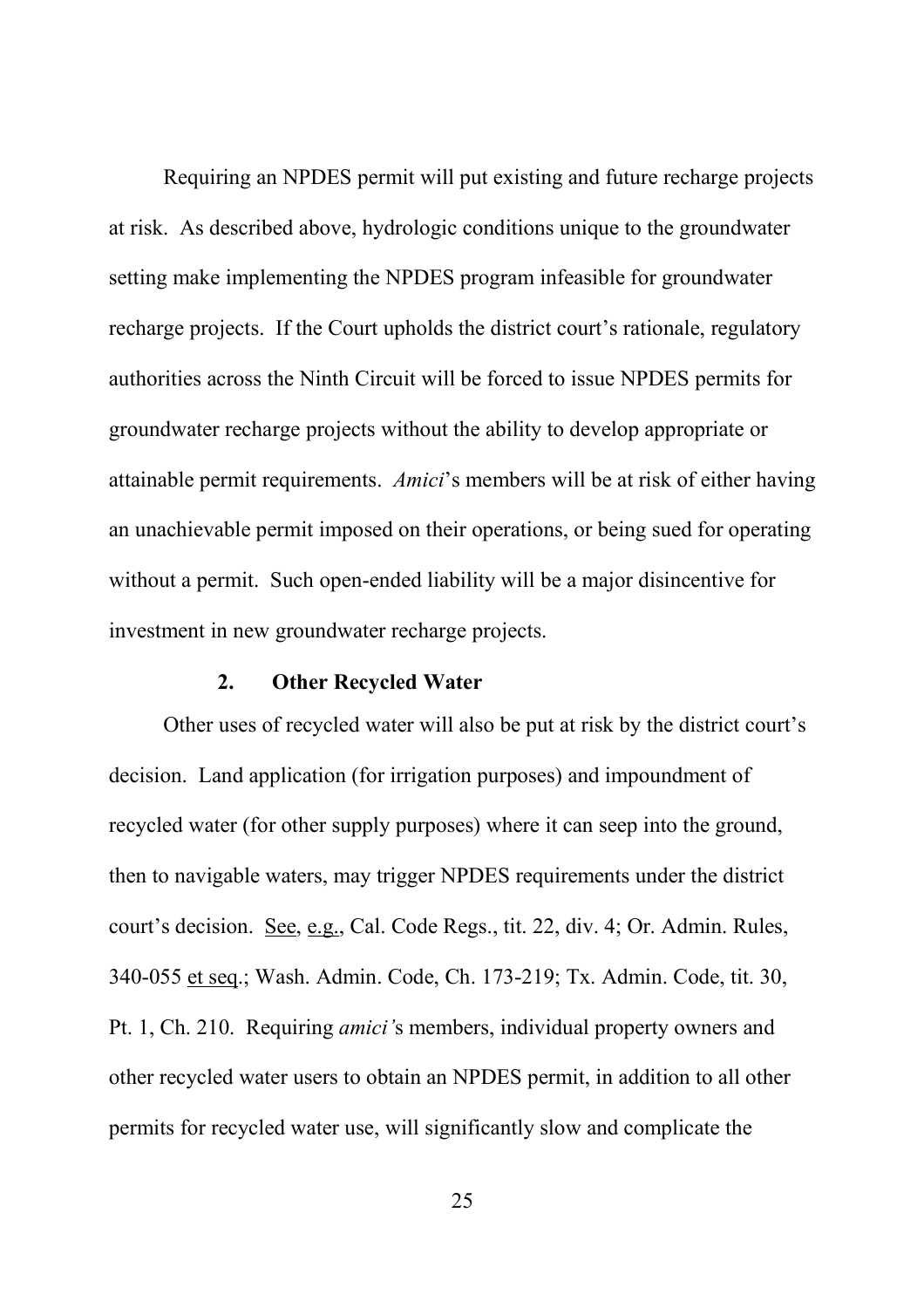regulatory process, reducing the use of recycled water. States and the EPA are encouraging new recycled water projects as part of protecting our nation's waters. Imposing NPDES requirements by upholding the district court's decision will disincentive recycled water projects and run contrary to state and federal policy.

#### **3. Other Water Supply Infrastructure**

Water supply *amici* also own and operate surface water impoundments, such as terminal reservoirs, and subsurface water pipelines that often percolate and leak water into the surrounding groundwater.<sup>17</sup> Determining the point of discharge from reservoirs and underground pipelines, as well as which NPDES permit requirements should apply to infrastructure with thousands of points of discharge is not feasible or within the scope of the Act. The conduit theory thus compromises the continued operation of water supply storage facilities and pipelines.

#### **4. Low Impact Development and Green Infrastructure**

Many of *amici*'s members operate municipal separate storm sewer

<sup>&</sup>lt;sup>17</sup> Potable water is often considered a pollutant. See, e.g., W.R. Grace  $\&$ Co. v. United States EPA, 261 F.3d 330, 333 (3d Cir. 2001) (describing disinfection process creating chloramines to inactivate bacteria); see also, California State Water Resources Control Board Order No. WQ 2014-0194- DWQ, Statewide National Pollutant Discharge Elimination System Permit for Drinking Water System Discharges to Waters of the United States (Nov. 18, 2014).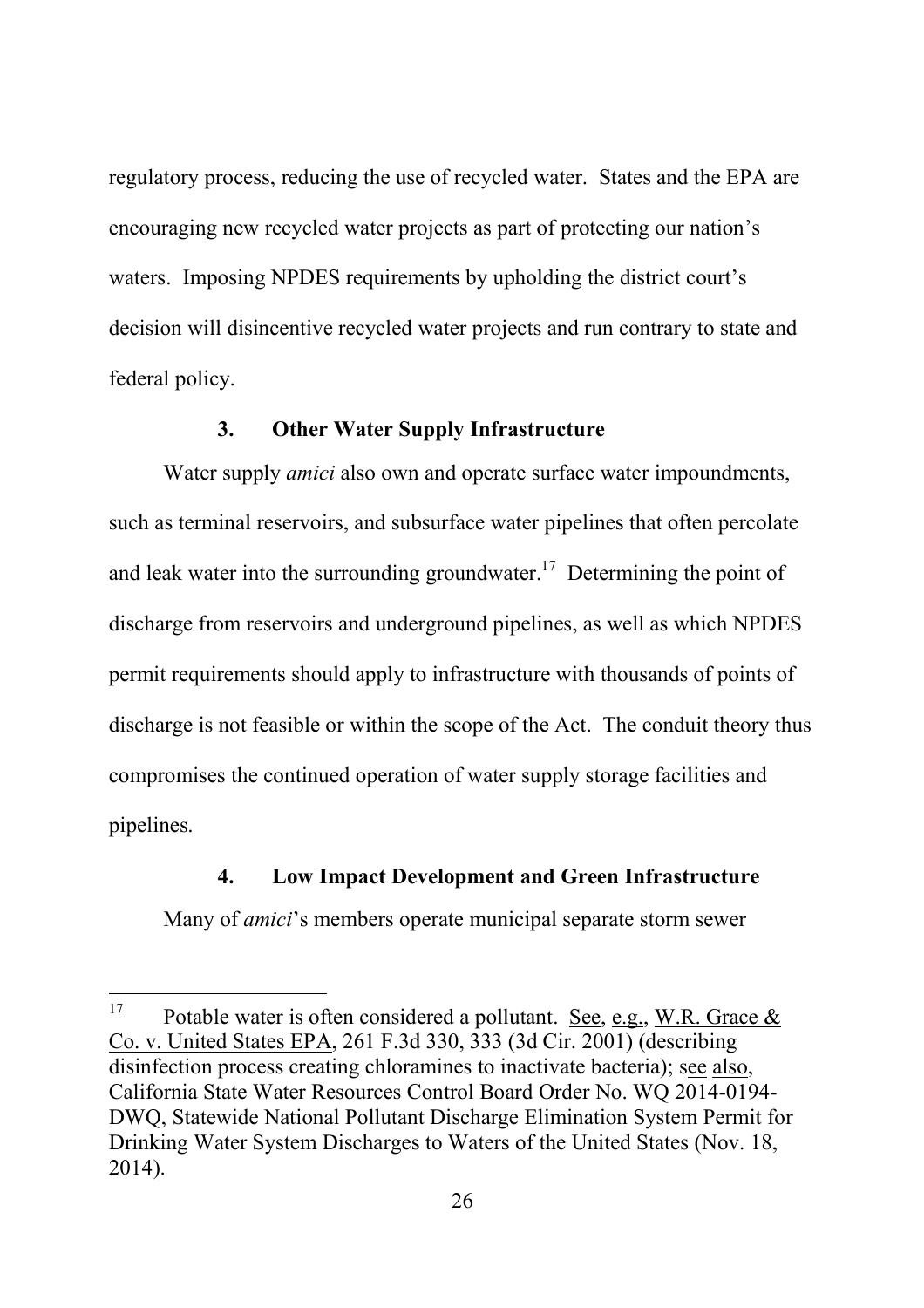systems ("MS4"), and are subject to NPDES permits specific to MS4s. 33 U.S.C. 1342(p)(3)(B); 40 C.F.R. 122.26. These permits require agencies across the country to use LID infrastructure to retain, percolate and infiltrate stormwater.<sup>18</sup> The district court's decision would expose these agencies to liability for infiltrating stormwater as required by their MS4 permits and the EPA. It would also apply to individual property owners who install similar LID infrastructure as part of new development or redevelopment.

In addition, communities nationwide are undertaking massive upgrades to their sewer systems to reduce combined sewer overflows ("CSOs"). An estimated 10 trillion gallons of stormwater rushes off rooftops, roadways, parking lots, and other impervious surfaces.<sup>19</sup> In areas with combined sewers, stormwater combines with sanitary flows, often overwhelming the sewer system, and causing overflows of untreated water and wastewater into

<sup>18</sup> See, e.g., U.S. EPA, Memorandum: Protecting Water Quality with Green Infrastructure in EPA Permitting and Enforcement Programs, Apr. 20, 2011; see also, Los Angeles Regional Water Quality Control Board Order No. R4-2012- 0175, NPDES Permit No. CAS004001, Waste Discharge Requirements for Municipal Separate Storm Sewer System (MS4) Discharges Within the Coastal Watersheds of Los Angeles County, Except Those Discharges Originating From the City of Long Beach MS4, (Nov. 8, 2012) Provision VI.D.7.c.i (requiring new development and redevelopment projects to retain on-site stormwater runoff from the 0.75-inch , 24-hour rain event or the 85th percentile, 24-hour rain event).

<sup>19</sup> See Natural Resources Defense Council, Rooftops to Rivers II: Green Strategies for Controlling Stormwater and Combined Sewer Overflows, http://www.nrdc.org/water/pollution/rooftopsII/default.asp (October 2013).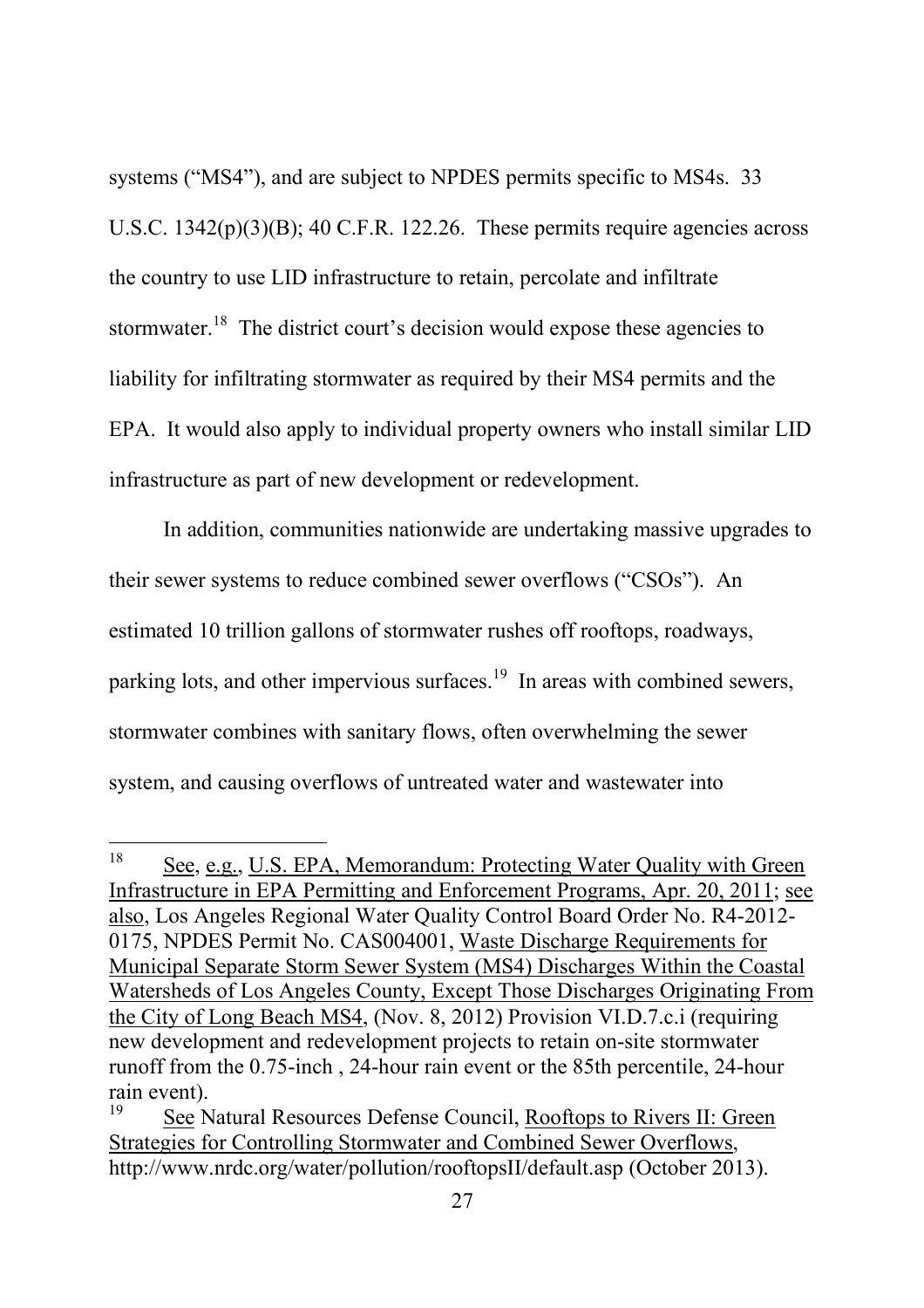waterways. Wastewater utilities have begun using green infrastructure projects to slow the flow of stormwater, to prevent stormwater from entering the sewer system, and to reduce the occurrence of CSOs.

State and federal regulators and the regulated community rely on LID and green infrastructure to treat stormwater pollution and prevent untreated wastewater from entering the nation's waters. The district court's decision would deal a major blow to these efforts.

#### **5. Regulatory Enforcement and Third Party Lawsuits**

Not only is it often unclear whether and where discharges from groundwater enter a navigable water, in the case of exfiltration from underground pipes, it is nearly impossible to determine whether and where discharges from pipes enter groundwater. In the event a regulatory agency determines an NPDES permit is not required for a water or wastewater system, reservoir, or other project, but later evidence demonstrates a discharge from groundwater to a water of the United States, dischargers may face crippling liability. See 33 U.S.C. § 1365. Even if all of *amici's* members sought NPDES permits for their potential discharges to groundwater, developing specific permit standards is infeasible (see Section II.B, above); poorly written requirements could put dischargers immediately out of compliance, expose them to citizen suit liability and enforcement actions, and provide no possibility of attaining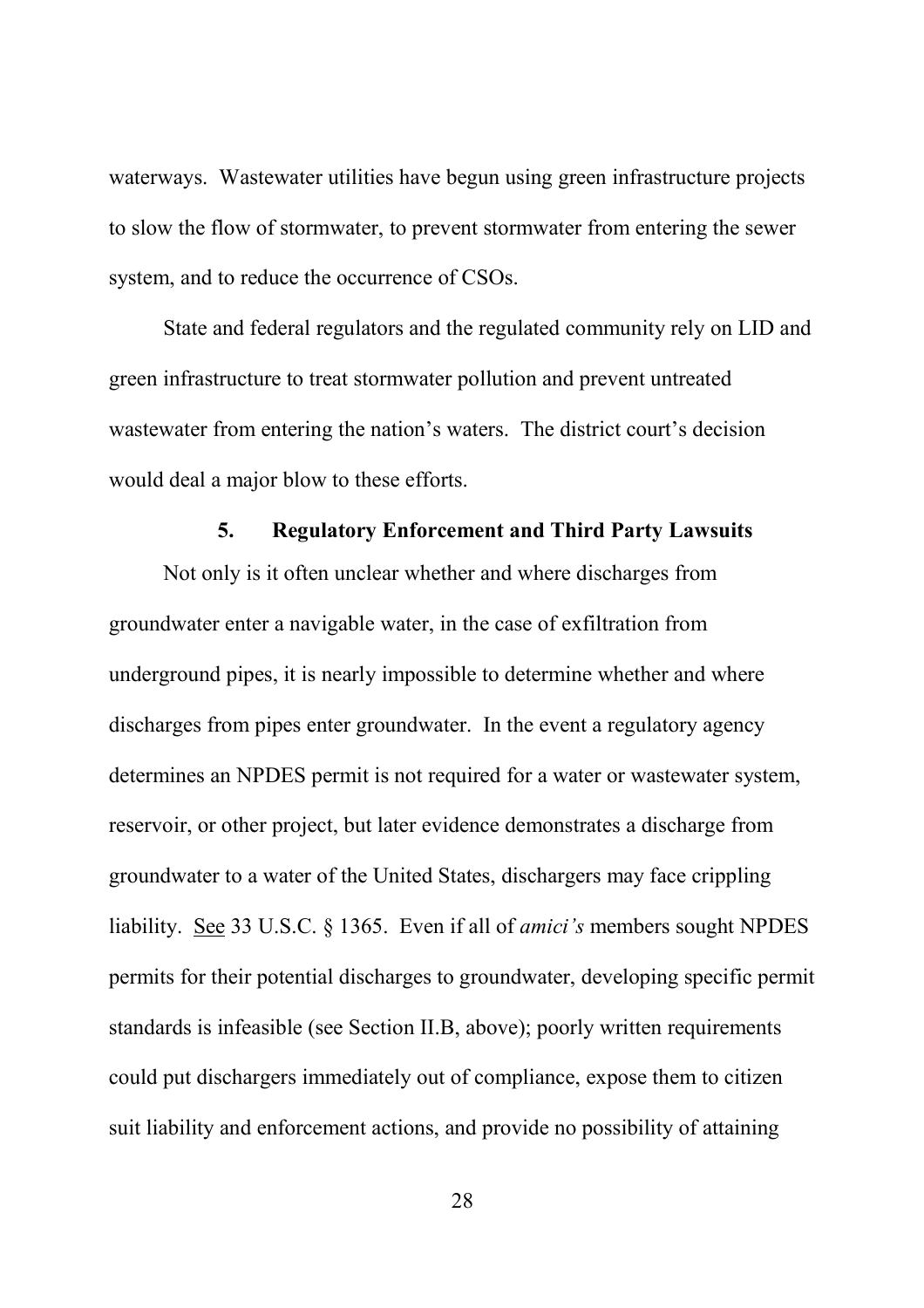compliance.

The district court's decision would therefore create a new, burdensome and impractical regulatory program, expose *amici's* members' to significant liability for their lawful operations, and compromise water supply and management across the country.

# **CONCLUSION**

For the reasons set forth above, the district court's decision should be reversed.

///

///

///

///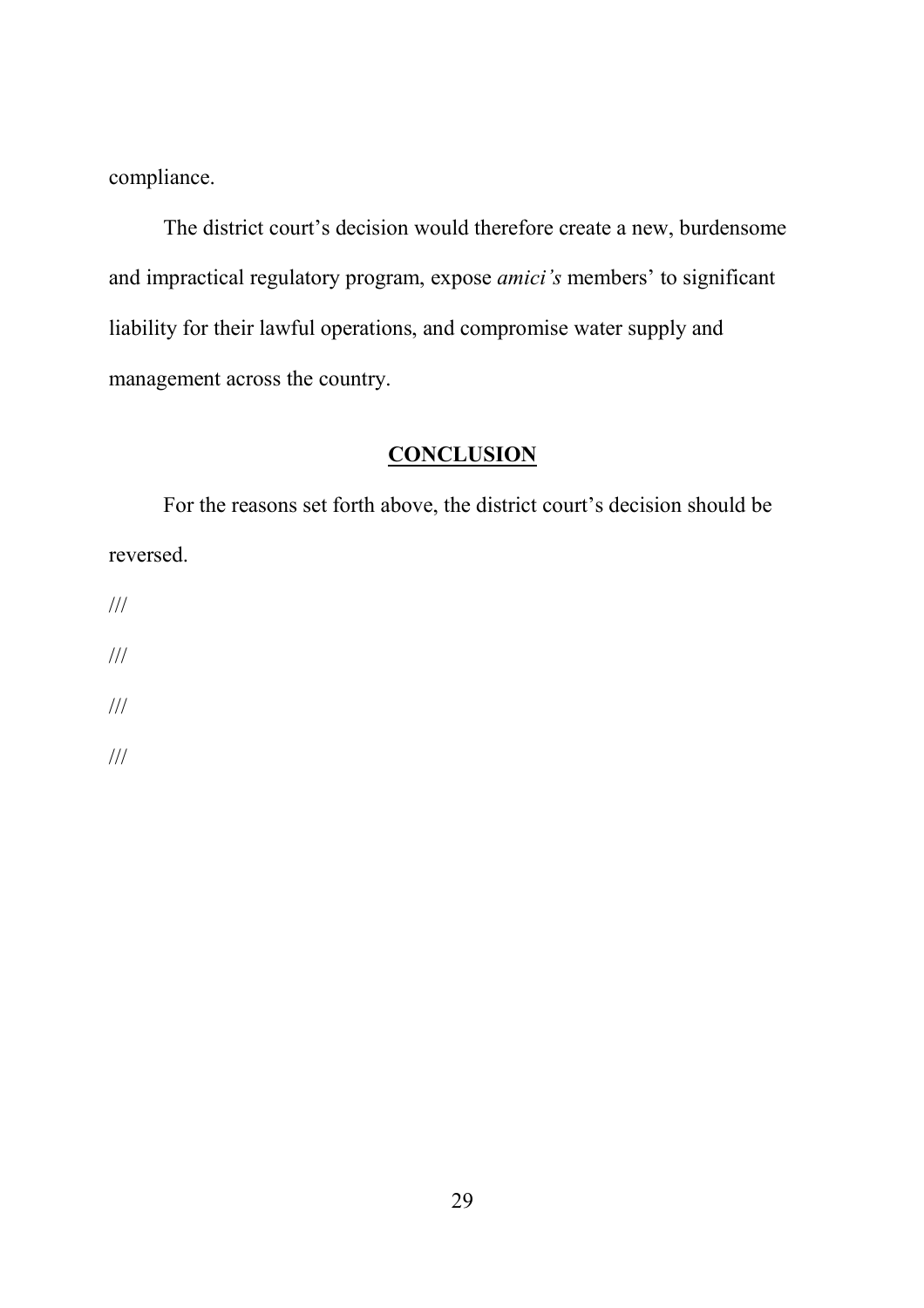By: */s/ Shawn Hagerty* RODERICK E. WALSTON SHAWN HAGERTY ANDRE MONETTE REBECCA ANDREWS Attorneys for *Amici Curiae* Association of California Water Agencies, California Association of Sanitation Agencies, California State Association of Counties, International Municipal Lawyers Association, League of California Cities, National Association of Clean Water Agencies, National Association of Counties, National League of Cities, National Water Resources Association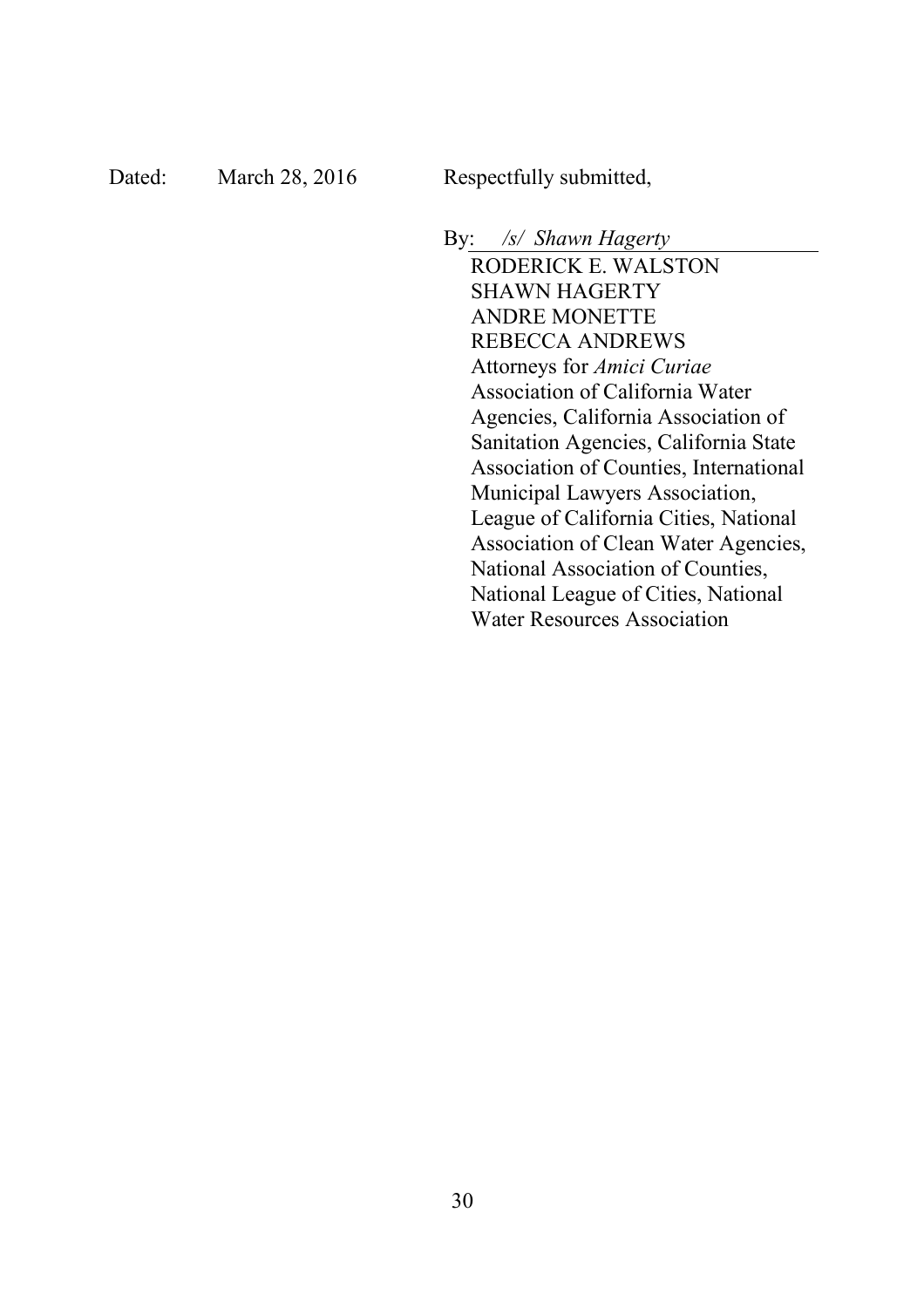# **CERTIFICATE OF COMPLIANCE**

In accordance with the Federal Rules of Appellate Procedure, rule 32(a)(7) and Ninth Circuit Rule 32-1, I, Shawn Hagerty, hereby certify that the foregoing was produced on a computer, is proportionately spaced, has a typeface 14 points or more and, according to the word count function on the word processing program used, this brief contains 6,726 words.

I declare under penalty of perjury under the laws of the State of California that the foregoing is true and correct and that this certificate is dated March 28, 2016.

> */s/ Shawn Hagerty* SHAWN HAGERTY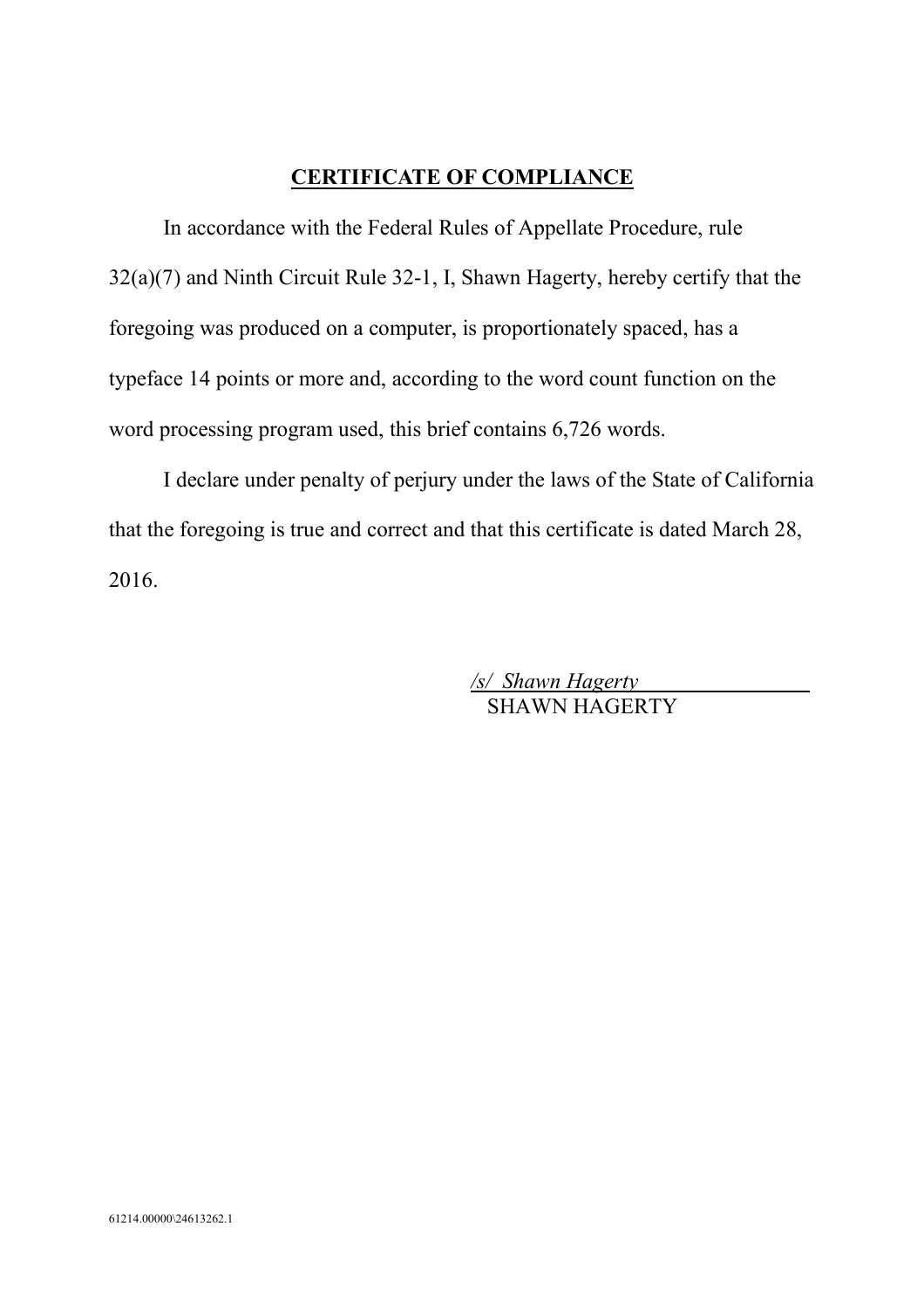### **CERTIFICATE OF SERVICE**

I hereby certify that I electronically filed:

**AMICI CURIAE BRIEF OF THE ASSOCIATION OF CALIFORNIA WATER AGENCIES, CALIFORNIA ASSOCIATION OF SANITATION AGENCIES, CALIFORNIA STATE ASSOCIATION OF COUNTIES, INTERNATIONAL MUNICIPAL LAWYERS ASSOCIATION, LEAGUE OF CALIFORNIA CITIES, NATIONAL ASSOCIATION OF CLEAN WATER AGENCIES, NATIONAL ASSOCIATION OF COUNTIES, NATIONAL LEAGUE OF CITIES, NATIONAL WATER RESOURCES ASSOCIATION IN SUPPORT OF DEFENDANT AND APPELLANT COUNTY OF MAUI AND IN SUPPORT OF REVERSAL OF THE DISTRICT COURT'S DECISION** with the Clerk of the Court for the United States Court of Appeal for the Ninth Circuit by using the appellate CM/ECF System on March 28, 2016.

I certify that all participants in the case are registered CM/ECF users and that service will be accomplished by the appellate CM/ECF system.

#### **Plaintiffs/Appellees**

David Henkin, Esq. Summer Kupau-Odo, Esq. **EARTHJUSTICE** 850 Richards Street, Suite 400 Honolulu, HI 93813